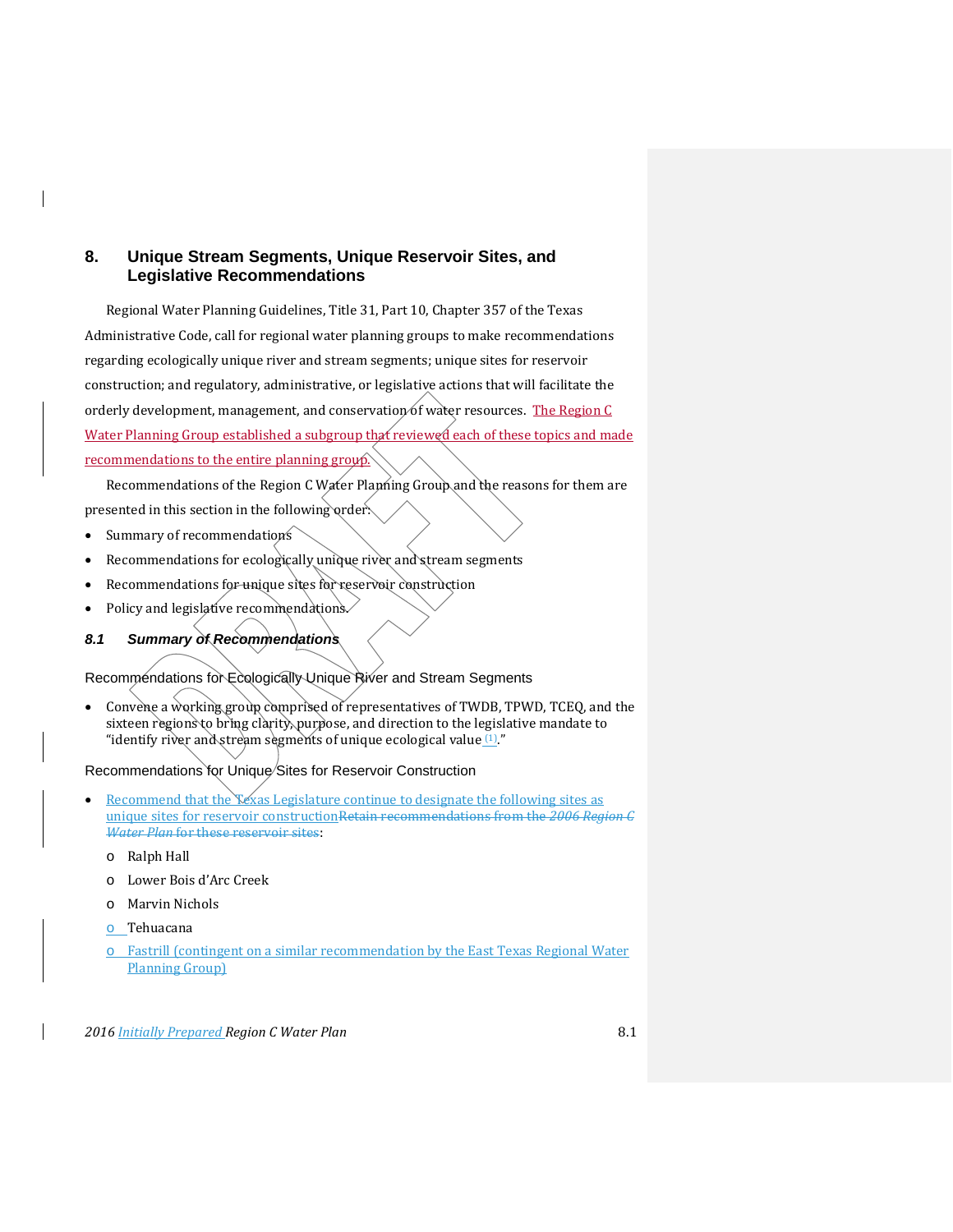- o Columbia
- (Muenster Lake, also recommended in the 2006 plan, has been completed and is in operation.)
- Recommend that the Texas Legislature designate George Parkhouse (North) as an additional unique site for reservoir construction.
- Encourage continued affirmative votes by sponsors of these five proposed reservoirs to make expenditures necessary to construct or apply for required permits and avoid termination of unique reservoir site designations on September 1, 2015. Section 8.3 describes actions that sponsors have taken to preserve the unique reservoir site designations for these reservoirs.

#### Policy and Legislative Recommendations

- Senate Bill One Planning Process
	- $\circ$  Encourage formation of a Working Group on Stream Segments of Unique Ecological Value
	- o Support Water Conservation Task Force Recommendationsrecentlegislative and stage agency findings regarding target for water conservationuse evaluation
	- o Allow waivers of plan amendments for entities with small strategies.
	- o Coordination between TWDB and TCEQ to determine the appropriate data and tools for use in regional water planning.
- TCEQ Policy and Water Rights
	- o Legislature should remove some of the unnecessary barriers to interbasin transfers.
	- o Support recent shanges to wwater code should be changed to that exempt certain water right permits from cancellation for non-use.
- State Funding and Water Supply Programs
	- o Continue and expand State Funding for TWDB SWIFT, WIF, and other loans programs and State Participation Program.
	- o More State fFunding for water conservation efforts.
	- $\circ$  State **F**unding for reservoir site acquisition.
	- o Consider alternative financing arrangements for large projects.
	- o Adequate funding of Groundwater Conservation Districts
	- o Funding for NRCS sStructures as a form of watershed protection
- Water Reuse and Desalination
	- o Support research to advance reuse and desalination
	- o Funding assistance for desalination and water reuse projects.
- State and Federal Program Water Supply Issues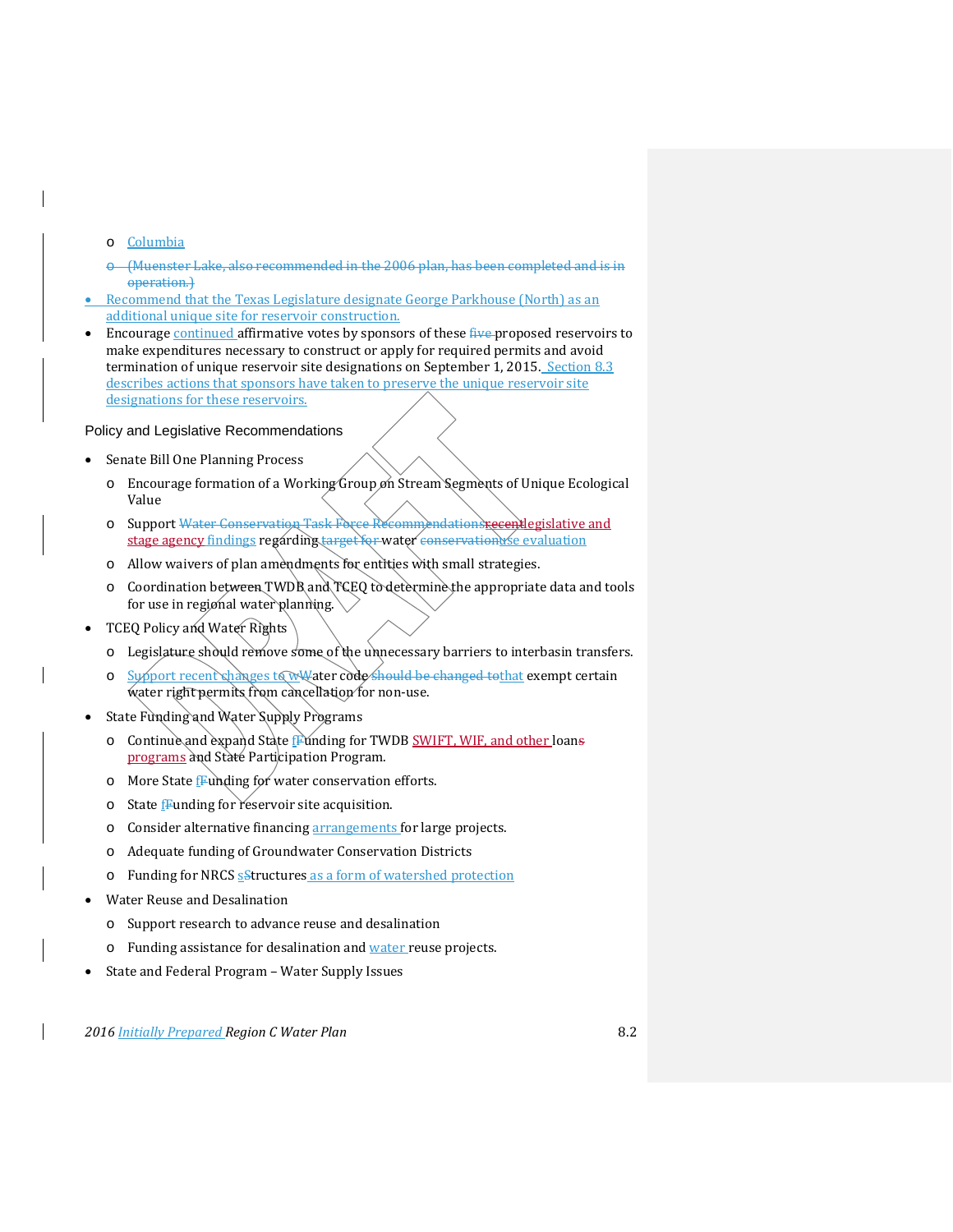- o Continued and increased State support for efforts to develop water supplies from Oklahoma.
- o Oversight of Groundwater Conservation District rule making.
- o Revise Federal Section  $361316(b)$  regulations on power plant cooling water.
- o Reallocation of storage in and maintenance of Federal reservoirs.
- o Funding of long-range Federal water supply projects.

## *8.2 Recommendations for Ecologically Unique River and Stream Segments*

Texas Parks and Wildlife Department (TPWD) recommendations for 10 ecologically unique river and stream segments in Region C were published in *Ecologically Significant River and Stream Segments of Region C, April 2002.* These 10 river and stream segments, along with the attributes that TPWD deemed qualifying for unique status, are listed in Table 8.1. The segments are also depicted in red in Figure 8.1. However, in the 2001 *Region G Water Plan, and again hat the 2006* previous Region C Water Plans, the Region C Water Planning Group decided not to recommend any river or stream segments as ecologically unique because of unresolved concerns regarding the implications of such a designation by the Texas Legislature. According to Texas Water Code 16.051(f), "This designation solely means that a state agency or political subdivision of the state may not finance the actual construction of a reservoir  $\sqrt{x}$  specific river or stream segment designated by the legislature... Through passage of Senate Bill 675, the Texas Legislature has clarified that the only intended effect of the designation of a unique stream segment is to prevent the dexelopment of a reservoir on the designated segment by a political subdivision of the state. However, the Texas Water Development Board regulations governing regional water planning require analysis of the impacts of water management strategies on unique stream segments, which implies a level of protection beyond the mere prevention of reservoir development.

In preparing for the *2011 Region C Water Plan*, the Region C Water Planning Group reviewed the 2006 recommendations of the other regional planning groups and directed its consultants to take the following actions with regard to ecologically unique river and stream segments:

• Develop scenarios of concern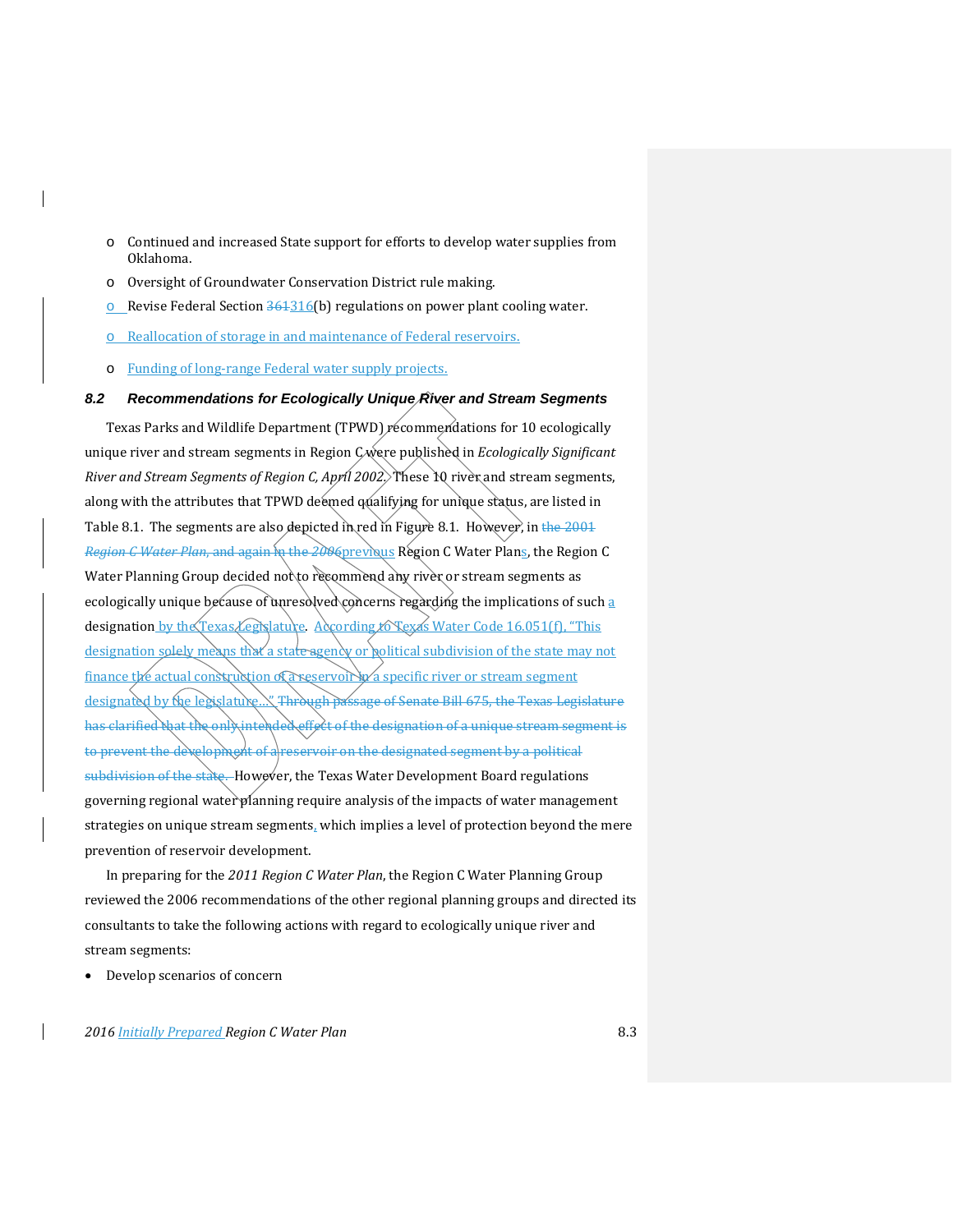• Meet with state agencies

 $\mathbf{I}$ 

- Review previously identified segments
- Consider additional segments
- Present possible candidate segments to the Region C Water Planning Group
- Receive comments
- Recommend action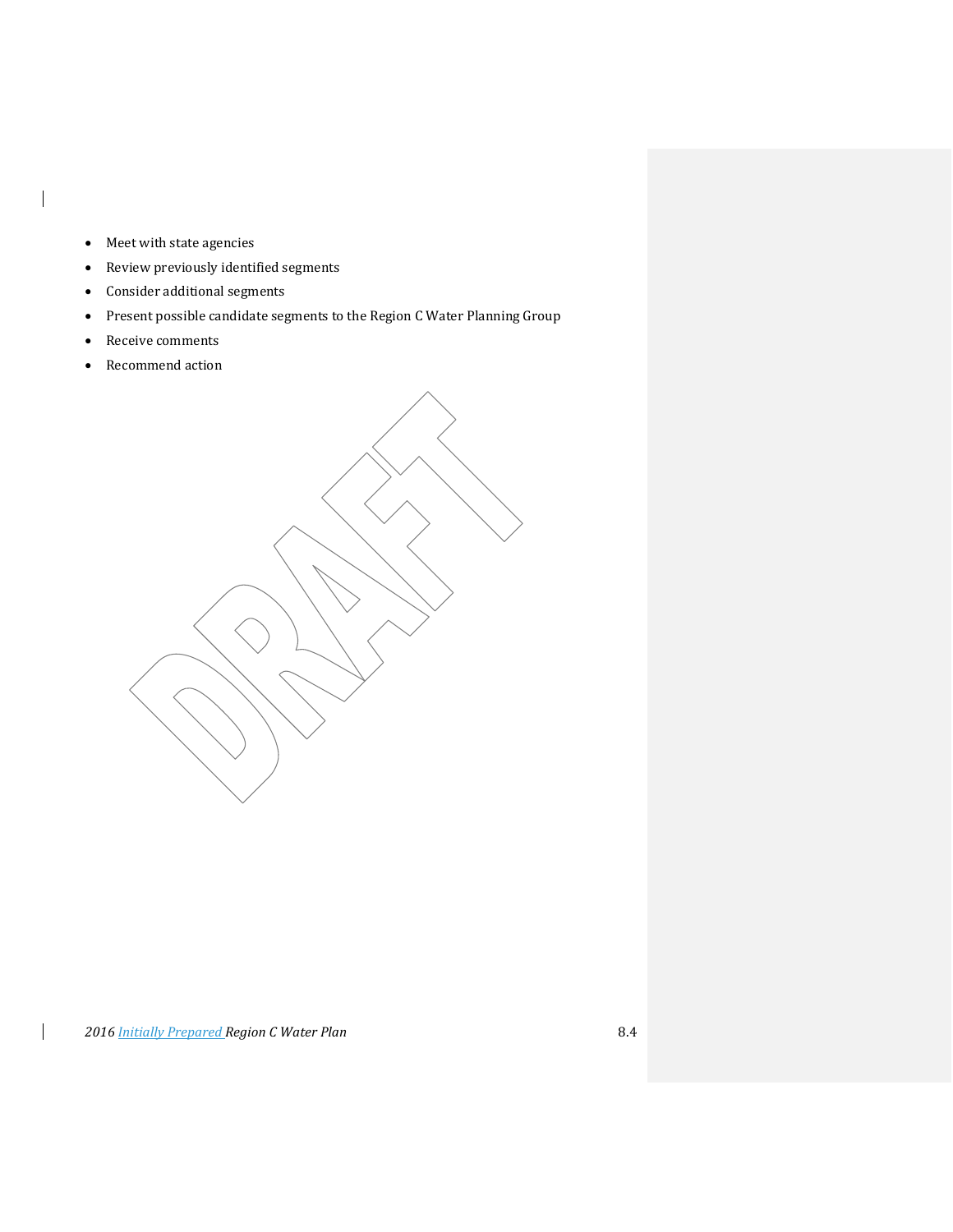| Table 8.1                                                                                                            |
|----------------------------------------------------------------------------------------------------------------------|
| Texas Parks and Wildlife Department Recommendations for Designation as Ecologically Unique River and Stream Segments |

**Formatted:** Space After: 6 pt, Line spacing: 1.5 lines

**from** *Ecologically Significant River and Stream Segments of Region C, April 2002* (2)

|                                                   |                                                                                         |               | TPWD Reasons for Designation <sup>a</sup> |                                      |                                    |                                               |                                                                                                   |                                                               |
|---------------------------------------------------|-----------------------------------------------------------------------------------------|---------------|-------------------------------------------|--------------------------------------|------------------------------------|-----------------------------------------------|---------------------------------------------------------------------------------------------------|---------------------------------------------------------------|
| <b>Region C River or</b><br><b>Stream Segment</b> | <b>Description</b>                                                                      | <b>Basin</b>  | County                                    | <b>Biological</b><br><b>Function</b> | Hydro-<br>logic<br><b>Function</b> | Riparián<br>Conservation<br>Area <sup>\</sup> | High Water<br>Quality/<br><b>Exceptional</b><br><b>Aquatic Life/</b><br><b>Aesthetic</b><br>Value | <b>Endangered</b><br>Species/<br><b>Unique</b><br>Communities |
| Bois d'Arc Creek                                  | Entire length                                                                           | Red           | Fannin/<br>Grayson                        | X                                    | X                                  | ∧                                             |                                                                                                   |                                                               |
| <b>Brazos River</b>                               | F.M. 2580 to Parker/Palo Pinto<br>Co-unty line-to-F.M. 2580                             | <b>Brazos</b> | Parker                                    | X                                    |                                    |                                               | x                                                                                                 | X                                                             |
| <b>Buffalo Creek</b>                              | Alligator Creek- to -S.H. 164                                                           | Trinity       | Freestone                                 | X                                    | X                                  |                                               |                                                                                                   |                                                               |
| Clear Creek                                       | <b>Elm Fork Trinity River to</b><br>Denton/Cooke Co-unty line-to<br>Elm Fork Trinity R. | Trinity       | Dentón                                    |                                      |                                    |                                               | X                                                                                                 |                                                               |
| Coffee Mill Creek                                 | Entire length                                                                           | Red           | Fannin                                    |                                      |                                    | X                                             |                                                                                                   |                                                               |
| Elm Fork ef-Trinity<br>River                      | <b>Headwaters of Lewisville Lake</b><br>to Lake Ray Roberts Dam                         | Trinity       | Denton                                    |                                      |                                    | X                                             |                                                                                                   |                                                               |
| Linn Creek                                        | Buffalo Creek--to C.R. 691                                                              | Trinity       | Freestone                                 | $\chi$                               | X                                  |                                               |                                                                                                   |                                                               |
| Lost Creek                                        | Entire length                                                                           | Trinity       | Jack                                      |                                      |                                    | X                                             | X                                                                                                 |                                                               |
| <b>Purtis Creek</b>                               | S. Twin Creek- to Henderson/<br>Van Zandt Co-unty line                                  | Trinity       | Henderson                                 |                                      |                                    | X                                             |                                                                                                   |                                                               |
| <b>Trinity River</b>                              | Freestone/Anderson/Leon<br>County line to Henderson/<br>Anderson Co-unty line           | Trinity       | Freestone/<br>Anderson                    | XX                                   |                                    | X                                             |                                                                                                   | XX                                                            |

Note: a. The criteria listed are from Texas Administration Code, Title 31, Section 357.8358.2. The Texas Parks and Wildlife Department feels that their recommended stream reaches meet those criteria marked with an X.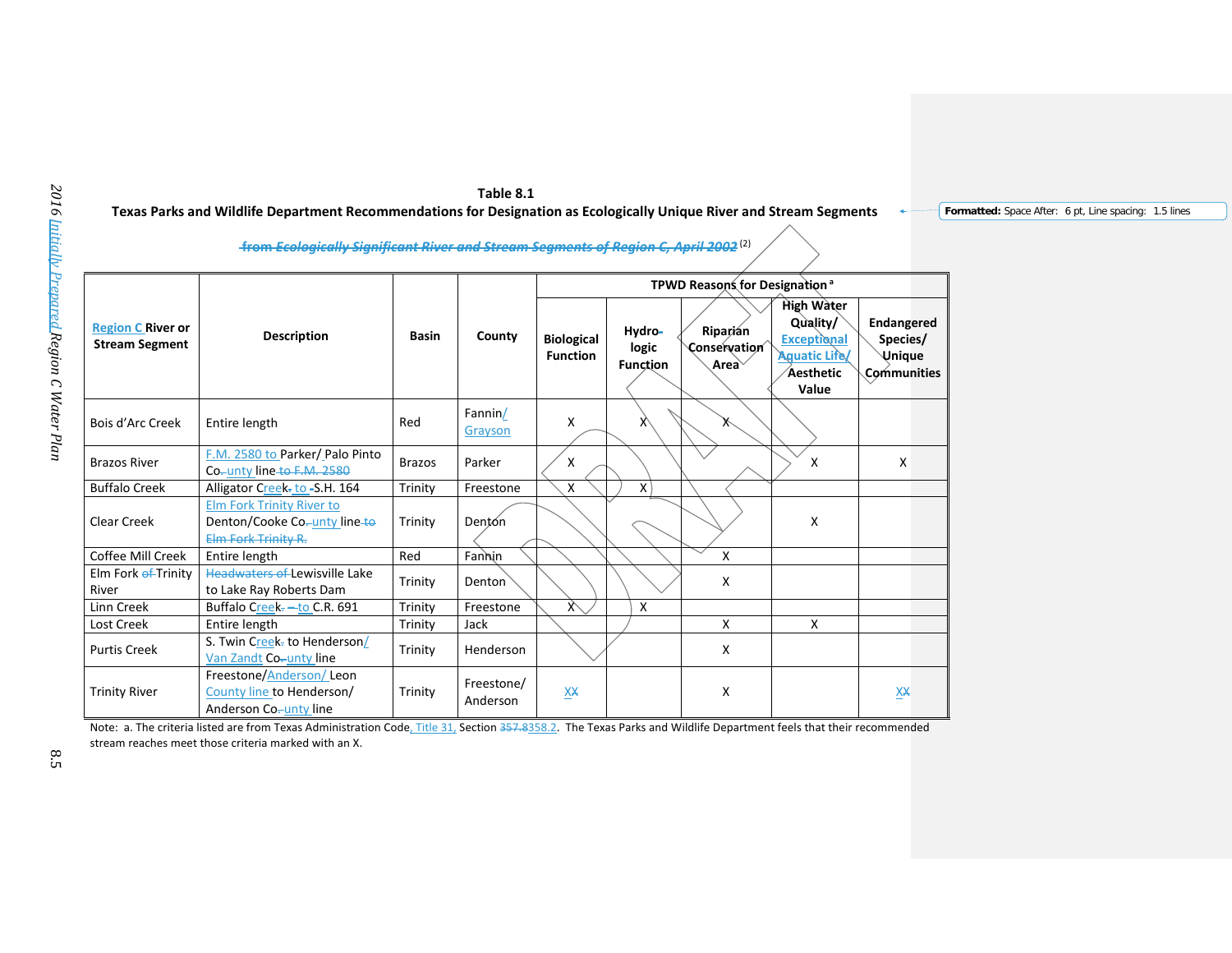# **Figure 8.1**

 $\overline{\phantom{a}}$ 

 $\mathsf{I}$ 

**Texas Parks and Wildlife Department Recommendations for Designation as Ecologically Unique River and Stream Segments from** *Ecologically Significant River and Stream*

*Segments of Region C, April 2002* (23)

**Formatted:** Space After: 6 pt

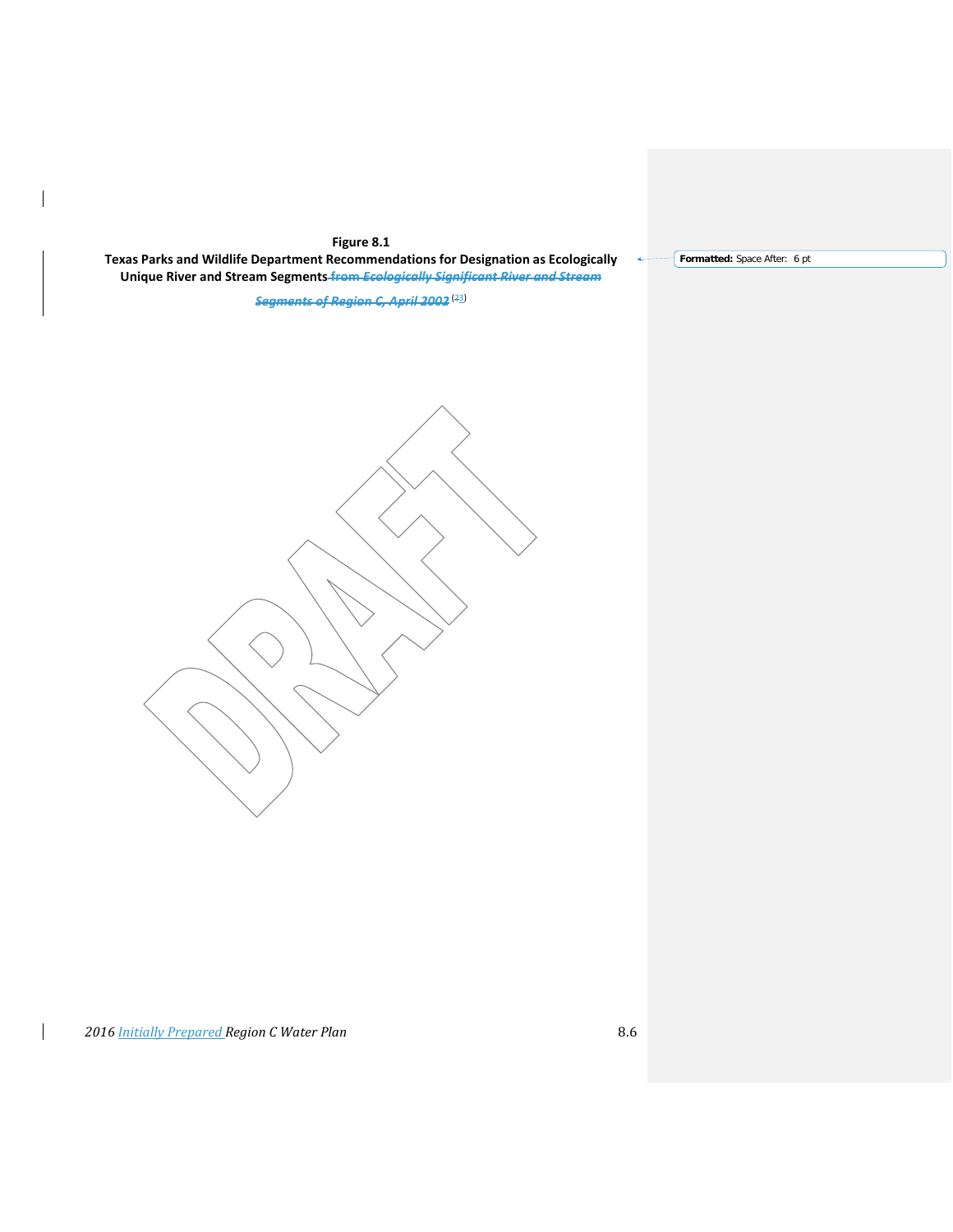

The potential scenarios of concern involve the following features which could be located within, upstream, or downstream of a designated segment:

*2016 Initially Prepared Region C Water Plan* 8.7

 $\overline{\phantom{a}}$ 

 $\overline{\phantom{a}}$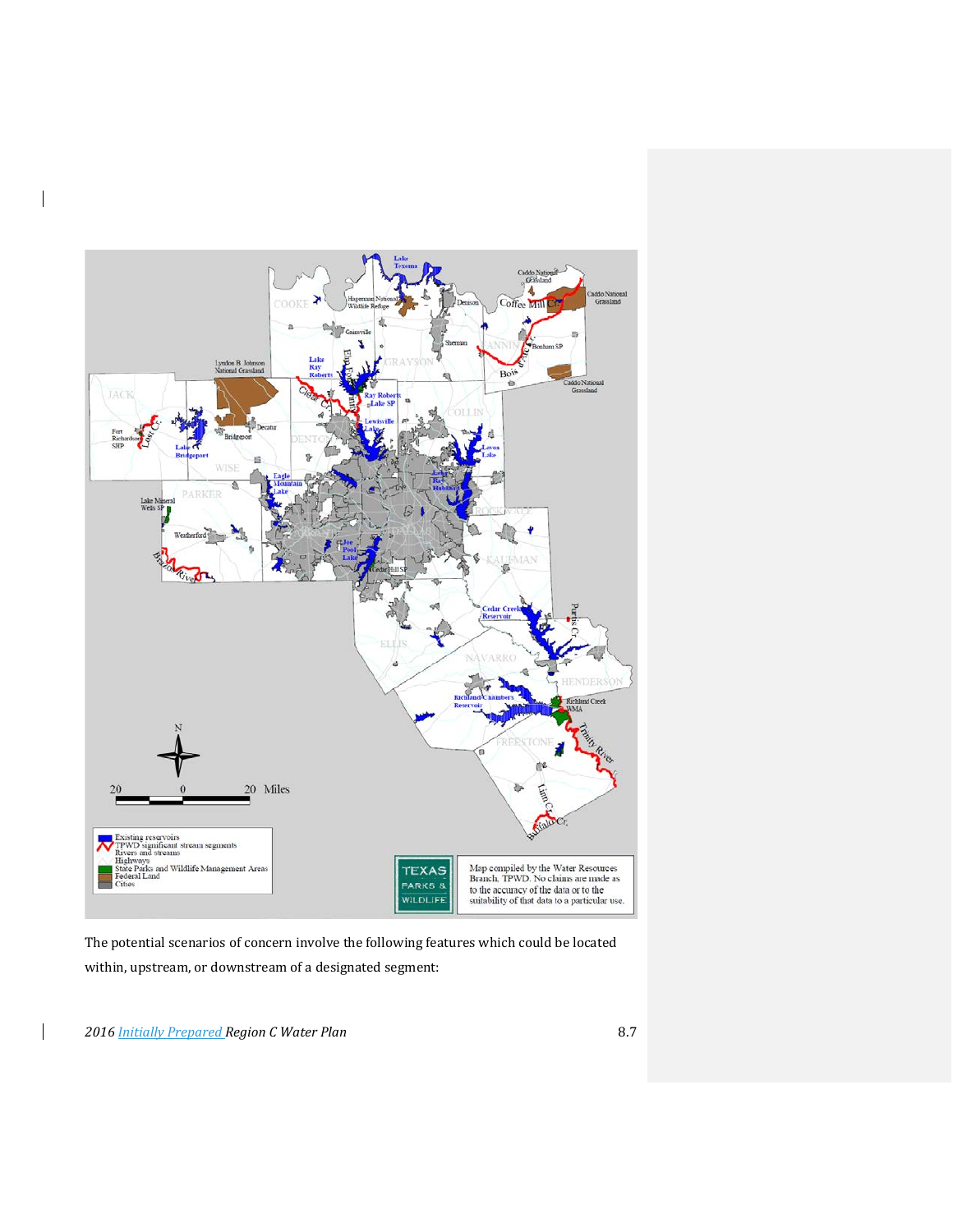- Dams
- Pipeline crossings
- Water intakes
- New water outfalls
- Treated effluent outfalls
- Constructed wetlands
- Bed and banks transport of reservoir releases

These potential scenarios of concern were addressed by Region C consultants in a meeting with staffs of the Texas Water Development Board, Texas Parks and Wildlife Department, and Texas Commission on Environmental Quality (TCEQ) in August 2009. Ecologically unique river and stream segment legislation (Title 2, Chapter 16 of the Texas Water Code) and agency rules (Title 31, Part 10, Chapter 357 of the Texas Administrative Code) were also reviewed at the meeting. Conclusions from this meeting were as follows:

- TPWD plans no updates to its *Ecologically Significant River and Stream Segments of Region C, April 2002*. This report was summarized in Appendix W of the *2006 Region C Water Plan*.
- TPWD and TWDB staffs believe that ecologically unique river and stream segment legislation only impacts public financing of reservoirs.
- TCEQ staff position is to use all available information to regulate attributes of river and stream segments without regard to ecologically unique designation.
- Ecologically unique river and stream segment designation may influence public opinion.
- Ecologically unique river and stream segment legislation has not been tested in the courts.
- A statewide TWDB/TPWD/TCEQ/RWPG working group could help address concerns.

The Region C Water Planning Group recommends the formation of a working group comprised of representatives of TWDB, TPWD, TCEQ, and the sixteen water planning regions to bring clarity, purpose, and direction to the legislative mandate to "identify river and stream segments of unique ecological value." Specifically, it is expected that the working group would:

- Research, verify, and publicize the intent of ecologically unique river and stream segment legislation.
- Research agency rules and recommend changes or clarifications where needed.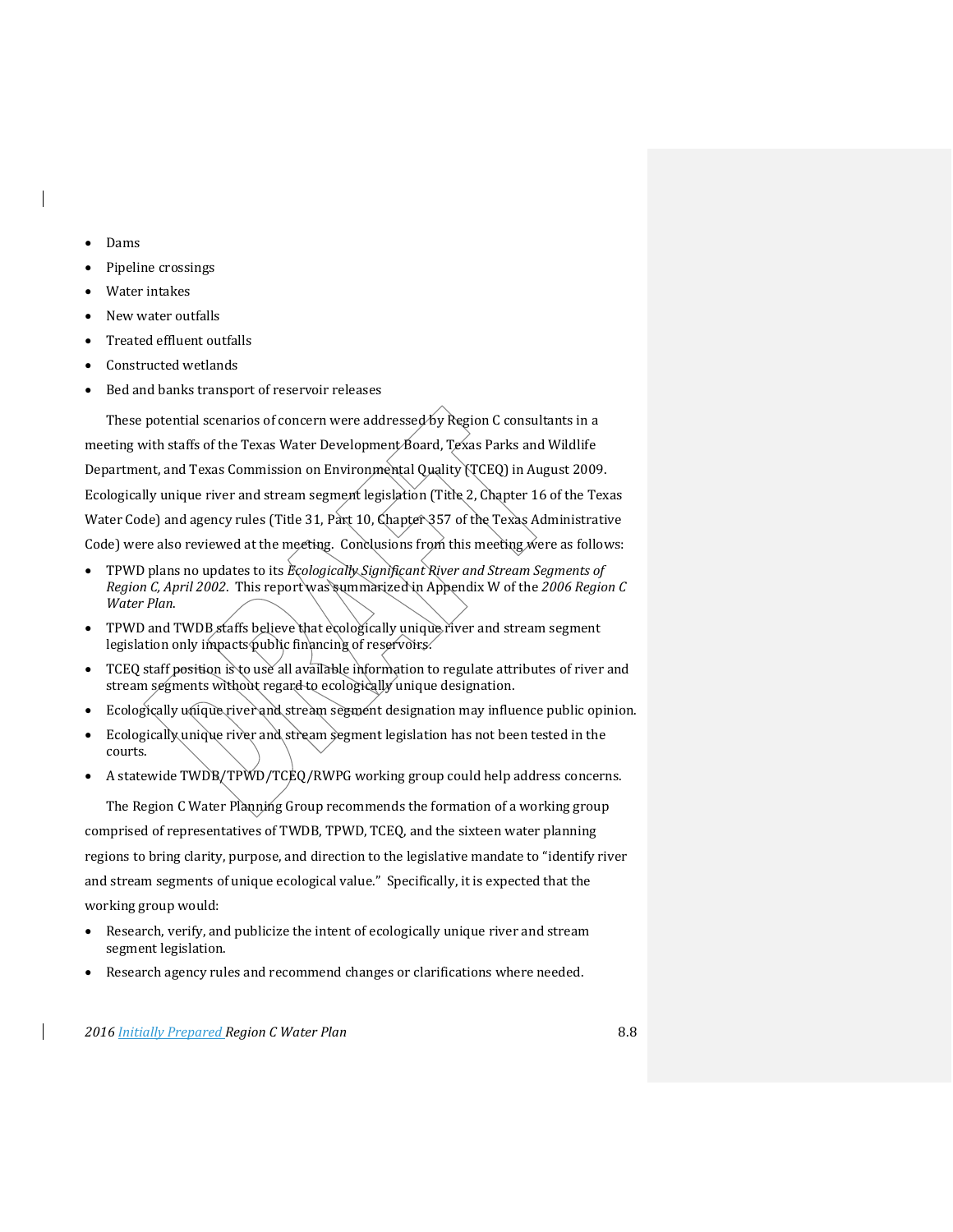- Ensure common understanding of "reservoir" as used in ecologically unique river and stream segment legislation and agency rules.
- Identify the lateral extent of ecologically unique river and stream segment designation.
- Seek clarification of quantitative assessment of impacts on ecologically unique river and stream segments.
- Illustrate the value of ecologically unique river and stream segment designations.

### *8.3 Recommendations for Unique Sites for Reservoir Construction*

In 2007, the 80th Texas Legislature passed Senate Bill 3, which designated unique sites for reservoir construction as recommended in the *2007 State Water Plan*, including the following sites previously recommended by the Region C Water Planning Group:

- Muenster site on Brushy Elm Creek in Cooke County
- Ralph Hall site on the North Sulphur River in Fannin County
- Lower Bois d'Arc Creek (formerly called New Bonham) site on Bois d'Arc Creek in Fannin County
- Marvin Nichols site on the Sulphur River in Red River, Titus, and Franklin counties
- Fastrill site on the Neches River in Anderson and Cherokee counties
- Tehuacana site on Tehuacana Creek in Freestone County.

SB3 also designated the Columbia site on Mud Creek in Cherokee County as a unique site for reservoir construction. This site was previously recommended by the East Texas Regional Water Planning Group.

These designations terminate on September 1, 2015, unless there is "an affirmative vote by a proposed project sponsor to make expenditures necessary in order to construct or file applications for permits required in connection with the construction of the reservoir under federal or state law

Finally, a new reservoir located at the George Parkhouse (North) site is a recommended water management strategy in the *2016 Region C Water Plan* for the Upper Trinity Regional Water District (UTRWD).

With the exception of Muenster Lake, which has been constructed and is currently in operation, brief descriptions of each site follow, along with a summary of actions that the project sponsor has taken to bring the project to fruition.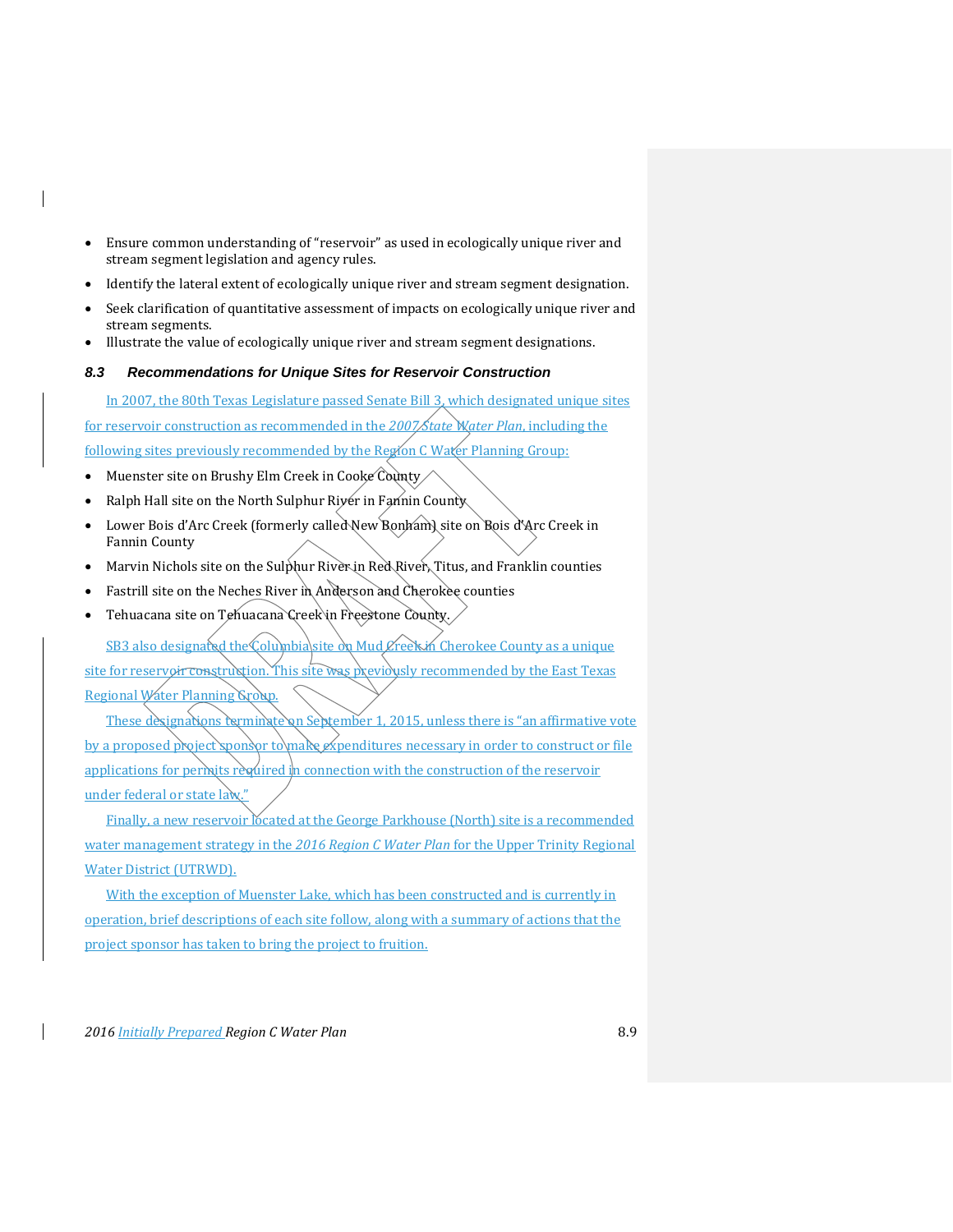In the *2006 Region C Water Plan*, the Region C Water Planning Group recommended designation of the following six unique sites for reservoir development:

These six sites were subsequently recommended in the *2007 State Water Plan* and designated by the Legislature in Senate Bill 3 as unique reservoir sites necessary to meet water supply needs.

**Muenster Lake** was constructed on Brushy Elm Creek in Cooke County by the Muenster Water District and the USDA Natural Resources Conservation Service in 2005 and 2006, was filled in June 2007, and is now in operation. The reservoir impounds 4,700 acre-feet and is permitted for diversion of 500 acre-feet per yoar for municipal use. It floods 418 acres at the top of conservation storage. Water is supplied to the City of Muenster and other customers of the Muenster Water District in Cooke County.

Lake Ralph Hall would be located on the North Sulphur River in southeast Fannin County, north of Ladonia. The site is located in the Sulphur River Basin in Region C. The reservoir would yield 34,050 acre<sup>s</sup>feet per year and would flood <del>7,236</del>7,605 acres. Lake Ralph Hall is a recommended water management strategy for the Upper Trinity Regional Water DistrictUTRWD. The proposed lake would provide water to southeast Fannin County residents, as well as to customers of the Upper Trinity Regional Water District in the Denton County area.

- To develop Lake Ralph Hall, UTRWD has:
- Secured a water right. Permit 5821, issued in December 2013, allows UTRWD to impound up to  $180,000$  ac-ft in Lake Ralph Hall and to divert up to  $45,000$  ac-ft/yr for municipal, industrial, irrigation, and recreation purposes. As part of the water right permitting process,  $VTRWD$  completed special engineering and cultural resources studies, including:
	- o Hydrologic and hydraulic studies,
	- o Biological and in-stream flow assessment,
	- o Geologic characteristics study,
	- o Economic impact study, and
	- o Water conservation implementation plan.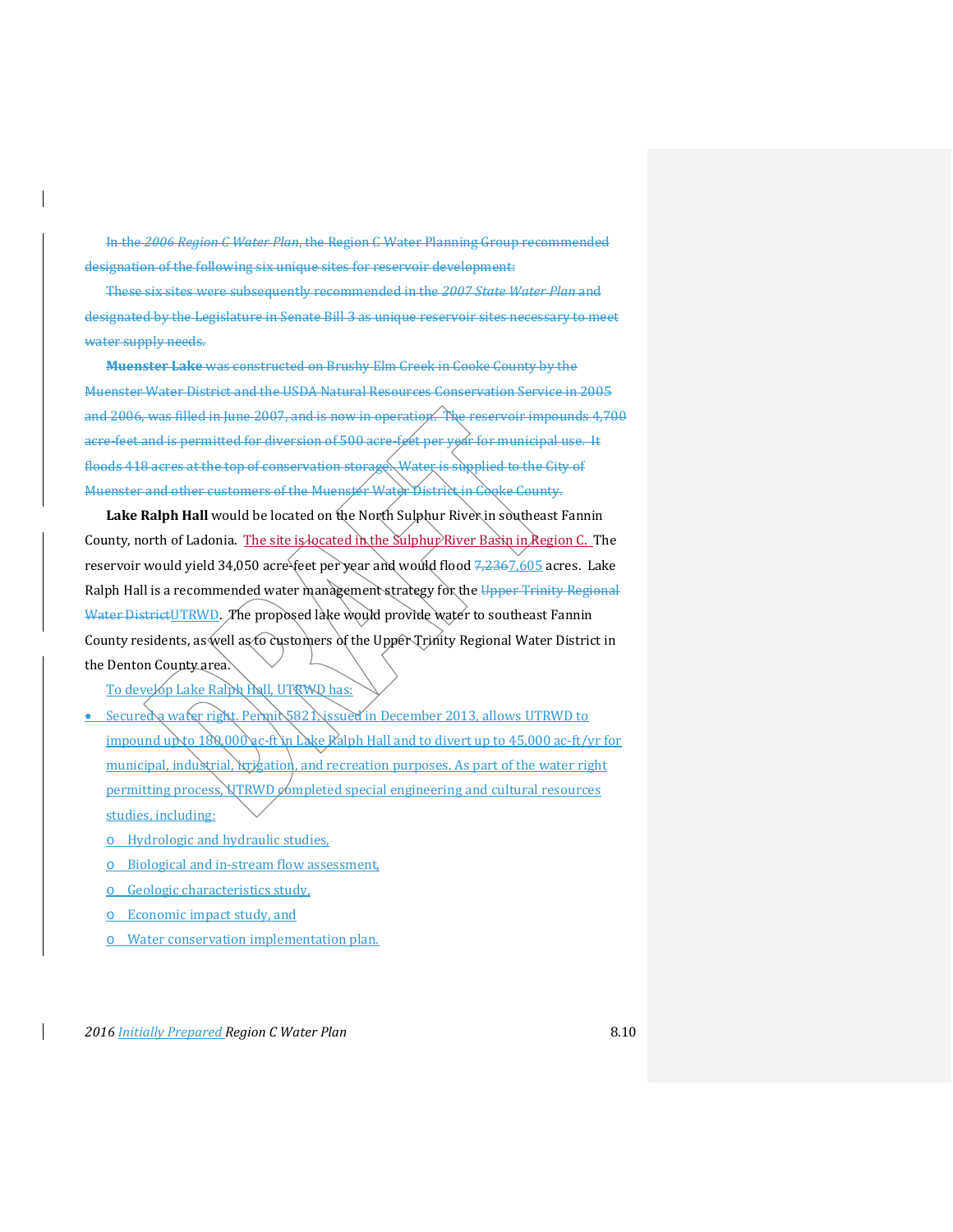| Applied for a Clean Water Act Section 404 permit from the U.S. Army Corps of Engineers<br>$\bullet$ |                                                    |
|-----------------------------------------------------------------------------------------------------|----------------------------------------------------|
| (USACE). As part of the 404 permitting process, UTRWD has completed special                         |                                                    |
| engineering and cultural resources studies, including:                                              |                                                    |
| Hydrologic and hydraulic studies,                                                                   |                                                    |
| Preliminary jurisdictional determination of waters of the U.S.                                      |                                                    |
| Preliminary habitat assessment,                                                                     |                                                    |
| Archaeology & quaternary geology,<br>Ō                                                              |                                                    |
| Biological and in-stream flow assessment,                                                           |                                                    |
| Geologic characteristics,<br>O                                                                      |                                                    |
| Economic impact study,                                                                              |                                                    |
| Geomorphic and sedimentation evaluation, and                                                        |                                                    |
| Draft mitigation plan for impacts to aquatic resources and terrestrial habitats.                    |                                                    |
| Currently, UTRWD is working to complete a draft Enyironmental Impact Statement                      |                                                    |
| <b>(EIS)</b> for the proposed Lake Ralph Pall.                                                      |                                                    |
|                                                                                                     |                                                    |
| Lower Bois d'Arc Creek Reservoir would be located on Bois d'Arc Creek in Fannin                     |                                                    |
| County, immediately upstream from the Caddo National Grassland. The site is located in              |                                                    |
| the Red River Basin in Region C. The proposed reservoir would yield 123,000 acre-feet per           |                                                    |
| year and would flood 16,400 acres. The North Texas Municipal Water District (NTMWD)                 |                                                    |
| would be the primary developer of Llower Bois d'Arc Creek Reservoir. The proposed                   |                                                    |
| reservoir is a recommended water management strategy to would provide water to                      |                                                    |
| potential customers in Fannin County in addition to existing customers of the North Texas           |                                                    |
| Municipal Water DistrictNTMWD                                                                       |                                                    |
| To develop Lower Bois D'Arc Creek Reservoir, NTMWD has:                                             |                                                    |
| Applied for a water right from the TCEO. The next step in the permitting process is a<br>$\bullet$  |                                                    |
| contested case hearing in April 2015. As part of the water right permitting process,                | Commented [bkm1]: Update this section after April. |
| <b>NTMWD</b> has:                                                                                   |                                                    |
| Contracted with conservation experts and enhanced its water conservation plan.                      |                                                    |

 $\overline{\phantom{a}}$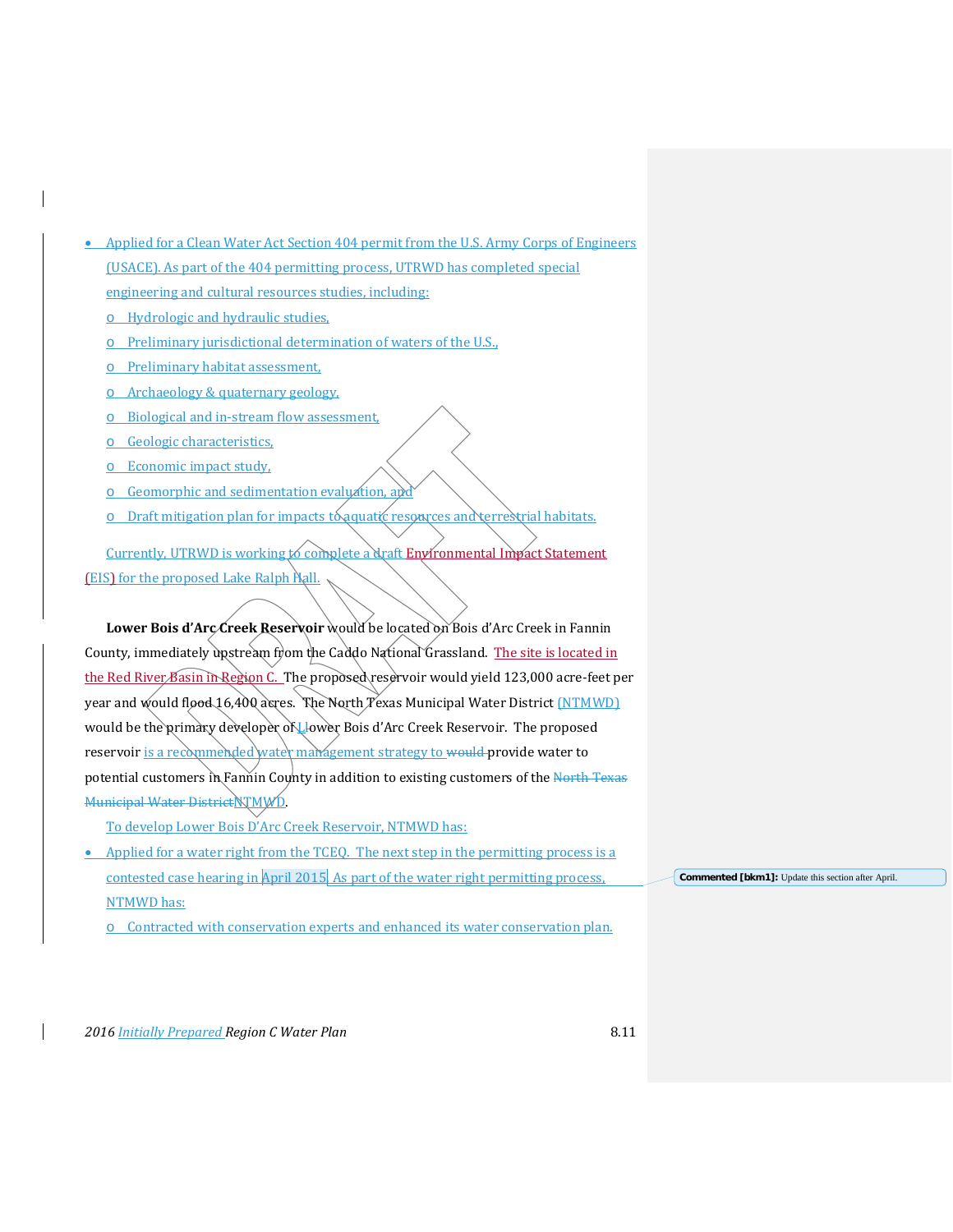- o Reached settlement agreements with the National Wildlife Federation, the Sierra Club, Texas Parks and Wildlife Department, Bois D'Arc Municipal Utility District, and landowners.
- Applied for a Clean Water Act Section 404 permit from USACE. As part of the 404 permitting process, NTMWD has:
	- o Completed final pipeline alignment, intake pump station location, and terminal storage analysis study.
	- $\circ$  Completed archaeological study of reservoir site, pipeline route, and Leonard water treatment plant site and completed Phase 1 apchaeological study of mitigation site.
	- o Submitted final proposed mitigation plan  $\&$  USACE
	- $\circ$  Completed 30 percent dam design and met with TCE to discuss the design.
	- o Reviewed draft Environmental Impact Statement (EIS) and provided information as requested by USACE to assist in preparation of final EIS.
- Purchased about 83 percent of the 22,590-acrearea to be impacted by the reservoir site.

**Marvin Nichols Reservoir** would be located on the Sulphur River upstream from its confluence with White Oak Creek. The dam would be in Titus and Red River counties and would also impound water in Franklin County. *The site is located in the Sulphur River* Basin in Region D. The proposed reservoir would yield 612,300 acre-feet per year (assuming Lake Ralph Hall is senior and Marvin Nichols Reservoir, site 1A, is operated as a system with Wright Patman Lake) and would flood 67,400 acres. The reservoir is a recommended water management strategy for the North Texas Municipal Water DistrictNTMWD<sub>r</sub> and the Tarrant Regional Water District (TRWD), and Upper Trinity Regional Water District. It is also considered an alternative strategy for Dallas Water Utilities, UTRWD, and the City of Irving. Approximately 80 percent of water supplied from Marvin Nichols Reservoir is expected to serve customers of wholesale water providers in Region C and approximately 20 percent would serve water needs in Region D.

The Region C entities that are interested in development of Marvin Nichols Reservoir (NTMWD, TRWD, Dallas Water Utilities, UTRWD, and Irving) have formed a Joint

*2016 Initially Prepared Region C Water Plan* 8.12

**Commented [bkm2]:** To be confirmed after meeting with Irving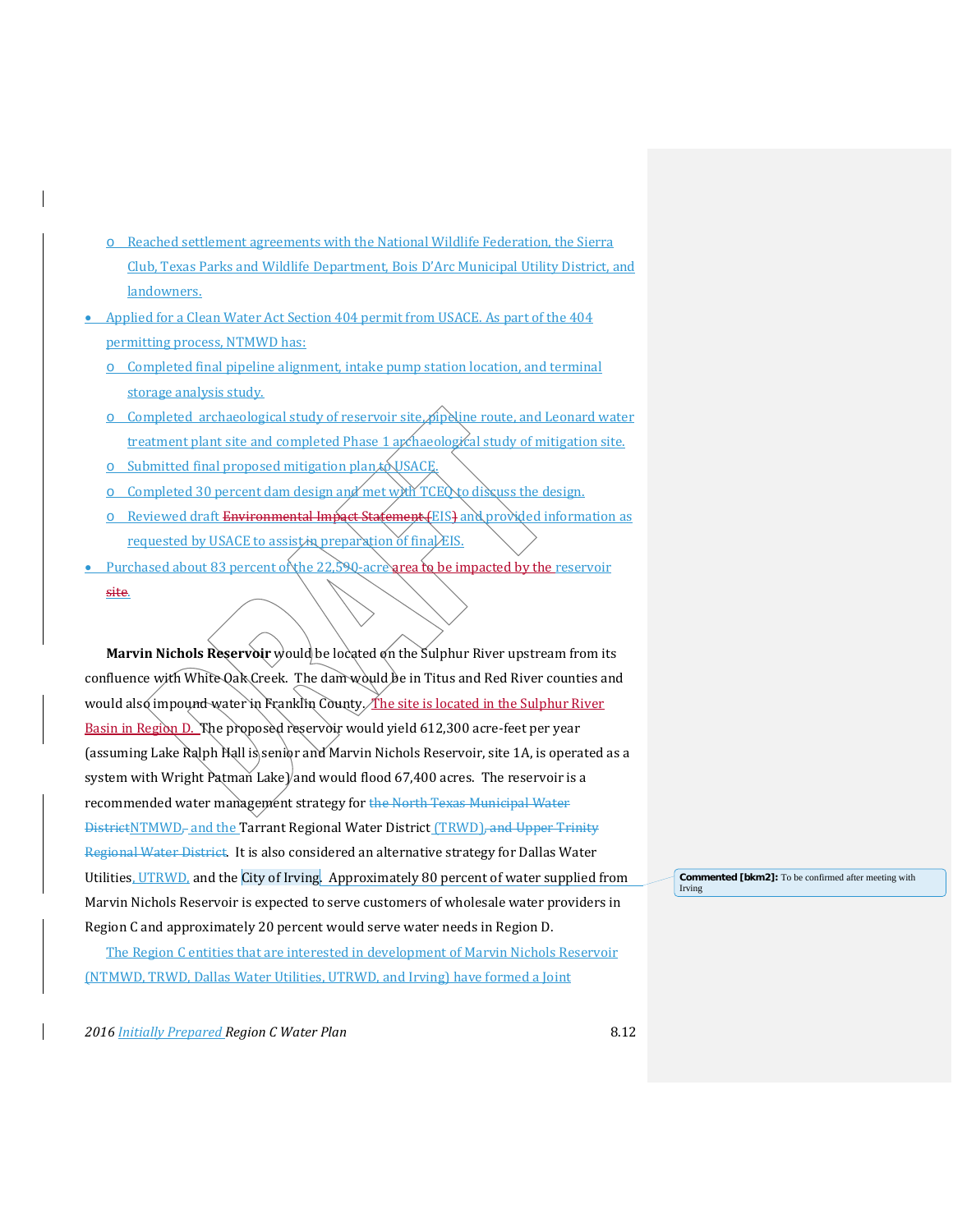Committee on Program Development (JCPD). Since 2001, the JCPD has provided more than \$5 million to the Sulphur River Basin Authority (SRBA) to further investigate the development of Marvin Nichols Reservoir and other reservoirs in the Sulphur River Basin. These investigations have included:

- Land use/land cover classification
- Identification of reservoir sites and conservation pool elevations
- Reconnaisance geology review of potential dam sites
- Mapping
- A site selection study for Marvin Nichols Reservoir
- System operation assessment of Wright Patman Lake and Lake Jim Chapman
- Analysis of Sulphur River instream flows (hydrology, hydraulics) and fish habitat utilization)
- Aerial LIDAR survey
- Hydrologic and hydraulic modeling
- Modification of the TCEQ's Sulphux River Water Availability Model,
- Development of a Salphur River Basin Soil and Water Assessment Tool (SWAT) model.
- Wright Patman Lake additional yield modeling
- Socioeconomic Assessment,
- Comparative Environmental Assessment, and
- Studies of
	- o Operation issues,
	- o Institutional issues, and
	- o Water demand/availability

Some of the investigations listed above are part of the recent Sulphur River Basin Feasibility Study, conducted by the JCPD in partnership with USACE and the SRBA <sup>(4)</sup>. The combination of reallocation of water in Wright Patman Lake and development of Marvin Nichols Reservoir was the strategy recommended by the Feasibility Study.

**Tehuacana Reservoir** would be located on Tehuacana Creek in Freestone County, south of the Richland-Chambers Reservoir. The site is located in the Trinity River Basin in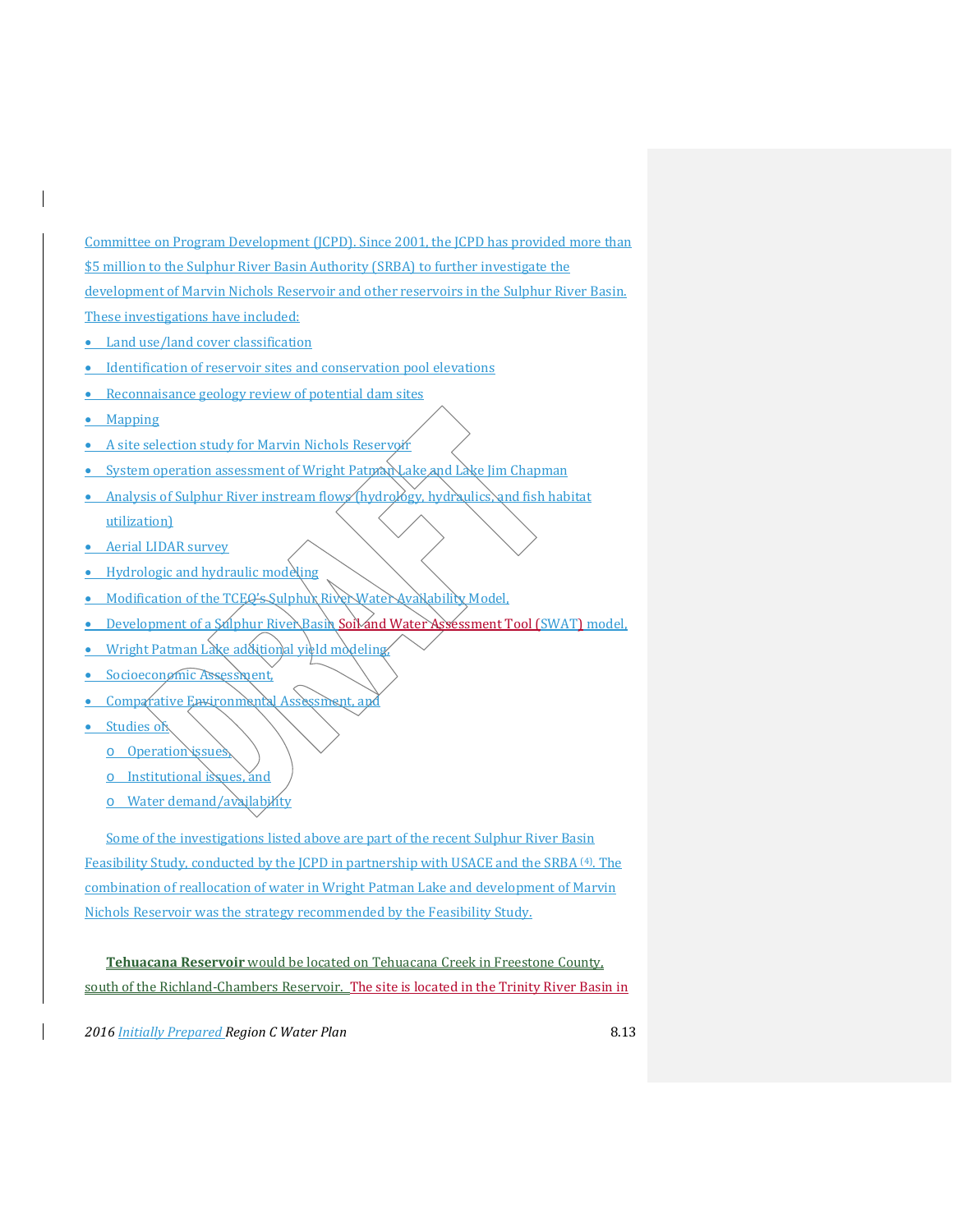Region C. The proposed reservoir would yield 56,80041,600 acre-feet per year and would flood 14,900 acres. Tarrant Regional Water District would be the developer of Tehuacana Reservoir. Tehuacana Reservoir is a recommended water management strategy in the *2016 Region C Water Plan* toWater from the proposed reservoir would serve needs in Freestone County in addition to customers of Tarrant Regional Water DistrictTRWD. Tehuacana Reservoir is also a recommended strategy in TRWD's Integrated Water Supply Plan (5). In addition, TRWD has completed an evaluation of four alternate dam locations and impact scenarios, reservoir site geology, natural resources, and land and mineral ownership (6).

**Lake Columbia** would be located on Mud Creek in Cherokee County, southeast of Jacksonville. The site is located in the Neches River Basin in Region. The proposed reservoir would yield 85,507 acre-feet per year and would flood 10,133 acres. The Angelina & Neches River Authority (ANRA) would be the developer of Lake Columbia, and purchasing water from Lake Columbia is a recommended water management strategy for Dallas Water Utilities. To develop Lake Columbia, ANRA has

- Secured a water right. Permit 4228, issued in June 1985, allows ANRA to impound up to 195,500 ac-ft in Kake Columbia and to divert up to 85,807 ac-ft/yr for municipal, industrial, and recreation purposes
- Applied for a Clean Water Act Section 404 permit from the U.S. Army Corps of Engineers (USACE). As part of the 404 permitting process, ANRA has:
	- o Completed a downstream impact analysis.
	- o Completed an archaeological field survey.
	- $o$  Completed a proposed mixigation plan.
	- o Worked toward completion of a draft EIS.

# [Placeholder for input on Columbia from Denis Qualls-Dallas]

**Lake Fastrill** would be located on the Neches River in Anderson and Cherokee counties downstream of Lake Palestine and upstream of the Weches dam site. The site is located in the Neches River Basin in Region I. The proposed reservoir would yield 148,780 acre-feet per year and flood 24,950 acres. In 2006, t<sub>The U.S.</sub> Fish and Wildlife Service has recommended development ofestablished the Neches River Wildlife Refuge along the

*2016 Initially Prepared Region C Water Plan* 8.14

**Commented [bkm3]:** This figure obtained from ANRA web site. Section 4D.24 of the 2011 Region C Water Plan says "about 11,500 acres." Reconcile this.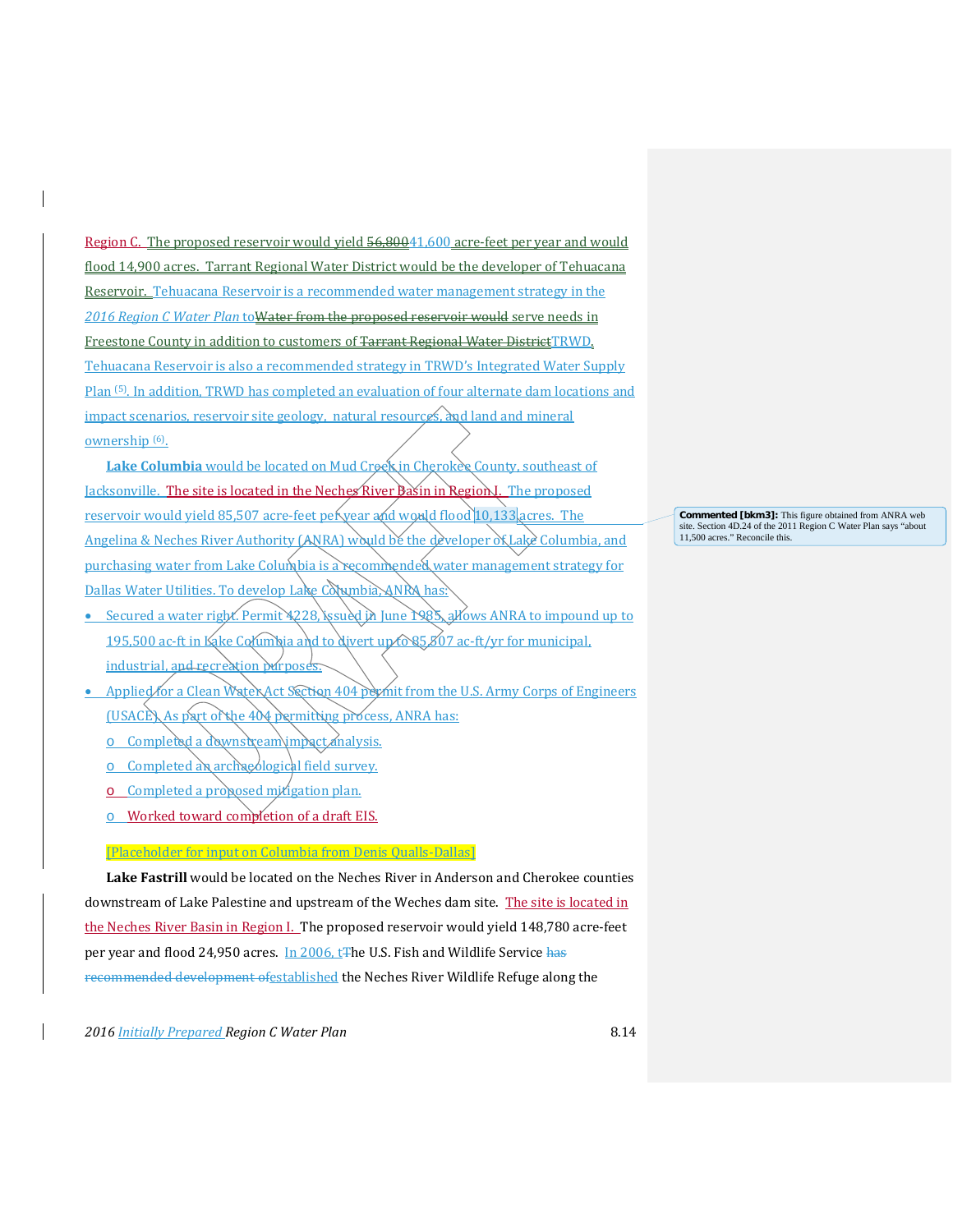Upper Neches River near the same area as the proposed Lake Fastrill. Lake Fastrill was formerly a recommended water management strategy for Dallas Water Utilities. On February 22, 2010, the U.S. Supreme Court declined to hear an appeal of a decision by the 5th Circuit Court of Appeals that ruled against construction of Fastrill Lake and in favor of the wildlife refuge. Since that decision, Dallas Water Utilities has replaced Lake Fastrill with other projects in its long-range water supply planning. However, entities in the East Texas Regional Water Planning Area have continued to express interest in developing a reservoir at the siteRecent court rulings have caused Lake Fastrill to no longer be considered a feasible strategy.

**George Parkhouse Reservoir (North)** would be located on the North Sulphur River in Lamar and Delta Counties, upstream of Marvin Nichols Reservoir and downstream of Lake Ralph Hall. The site is located in the Sulphur River Basin in Region D. The proposed reservoir would yield 148,700 acre-feet per year (with 118,960 acre-feet per year available for Region C), but the yield would be reduced substantially by development of Lake Ralph Hall and/or Marvin Nichols Reservoix. The proposed reservoir would flood 12,250 acres. UTRWD would be the developer of George Parkhouse Reservoir (North). The proposed reservoir is a recommended water management strategy to serve UTRWD customers.

In partnership with the USACE and the Sulphur River Basin Authority (SRBA), the JCPD (including UTRWD) has studied the proposed George Parkhouse Reservoir (North) as part of the Sulphur River Basin Feasibility Study. The reservoir yield and environmental impacts of the reservoir are documented in the Feasibility Study. These entities are continuing to study water supply options in the Sulphur River Basin, including George Parkhouse Reservoir (North).

**Tehuacana Reservoir** would be located on Tehuacana Creek in Freestone County, south of the Richland-Chambers Reservoir. The proposed reservoir would yield 56,800 feet ner year and would flood 14,900 acres. Tarrant Regional Water District would be the developer of Tehuacana Reservoir. Water from the proposed reservoir would serve needs in Freestone County in addition to customers of Tarrant Regional Water District.

**Recommendations.** The Region C Water Planning Group recommends that:Region C • Region C recommends that tThe Texas Legislature continue to designate the following sites as unique sites for reservoir construction: Ralph Hall, Lower Bois d'Arc Creek,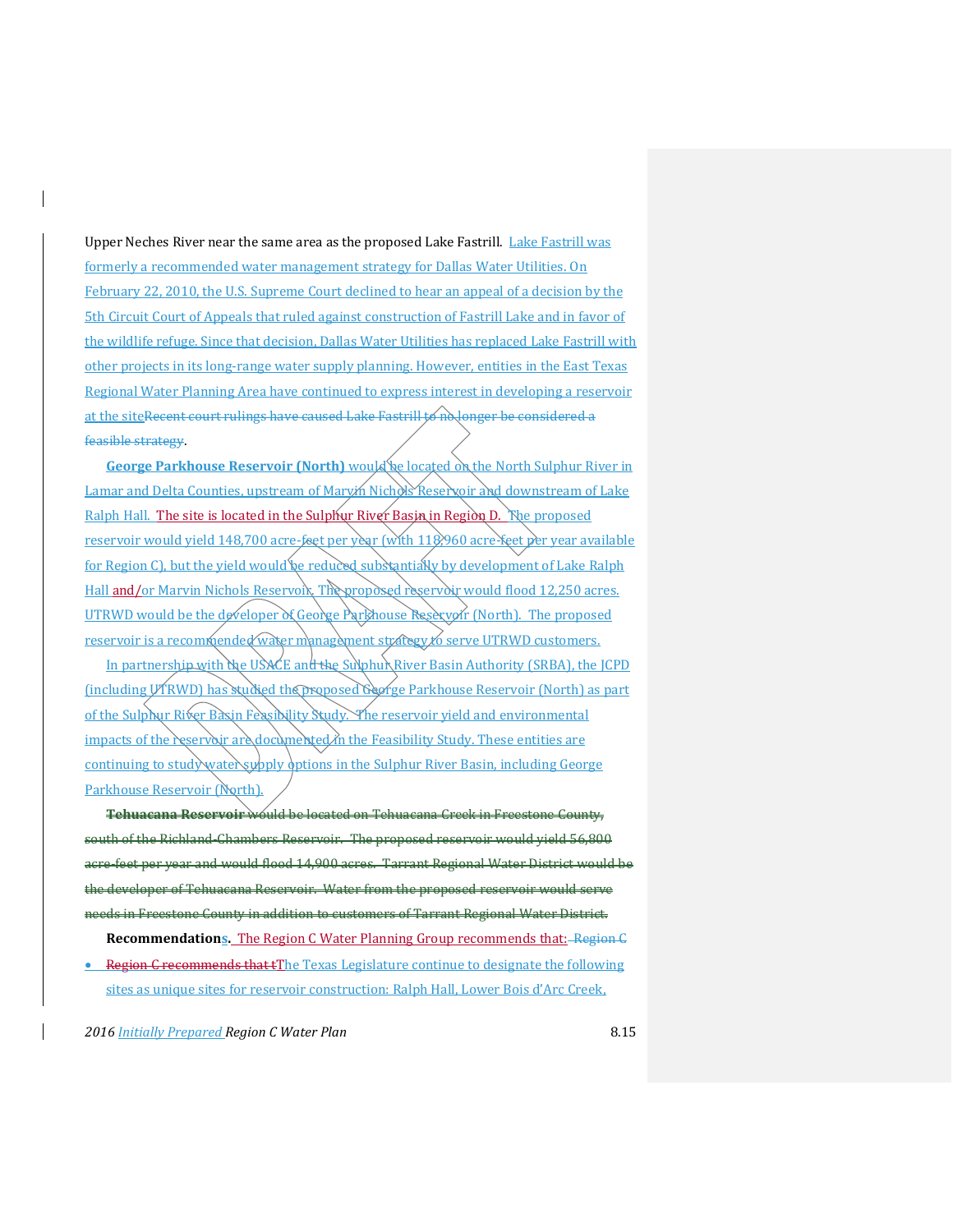Marvin Nichols, Tehuacana, Columbia, and Fastrill (Fastrill is contingent on a similar recommendation by the East Texas Regional Water Planning Group).

- Region C recommends that tThe Texas Legislature designate the George Parkhouse (North) site as a unique site for reservoir construction.
- Region C encourages continued affirmative votes by sSponsors of these proposed Lake Ralph Hall, Lower Bois d'Arc Creek Reservoir, Marvin Nichols Reservoir, Lake Fastrill, and Tehuacana Reservoirreservoirs continue to affirmatively vote to make expenditures necessary to construct or apply for required permits for these reservoirs and avoid termination of unique reservoir site designation on September 1, 2015 (Section 16.051, Texas Water Code).

### *8.4 Policy and Legislative Recommendations*

The Region C Water Planning Group discussed legislative and policy issues that impact the planning and development of water resources. The group offers the following policy and legislative recommendations, which are divided by topic.

Senate Bill One Planning Process

**Encourage Formation of a Working Group on Stream Segments of Unique**  Ecological Value. The Region C Water Planning Group recommends the formation of a working group comprised of representatives of TWDB, TPWD, TCEQ, and the sixteen water planning regions to bring clarity, purpose, and direction to the legislative mandate to "identify river and stream segments of unique ecological value." Specifically, it is expected that the working group would:

- Research, verify, and publicize the intent of ecologically unique river and stream segment legislation.
- Research agency rules and recommend changes or clarifications where needed.
- Ensure common understanding of "reservoir" as used in ecologically unique river and stream segment legislation and agency rules.
- Identify the lateral extent of ecologically unique river and stream segment designations.
- Seek clarification of quantitative assessment of impacts on ecologically unique river and stream segments.
- Illustrate the value of ecologically unique river and stream segment designations.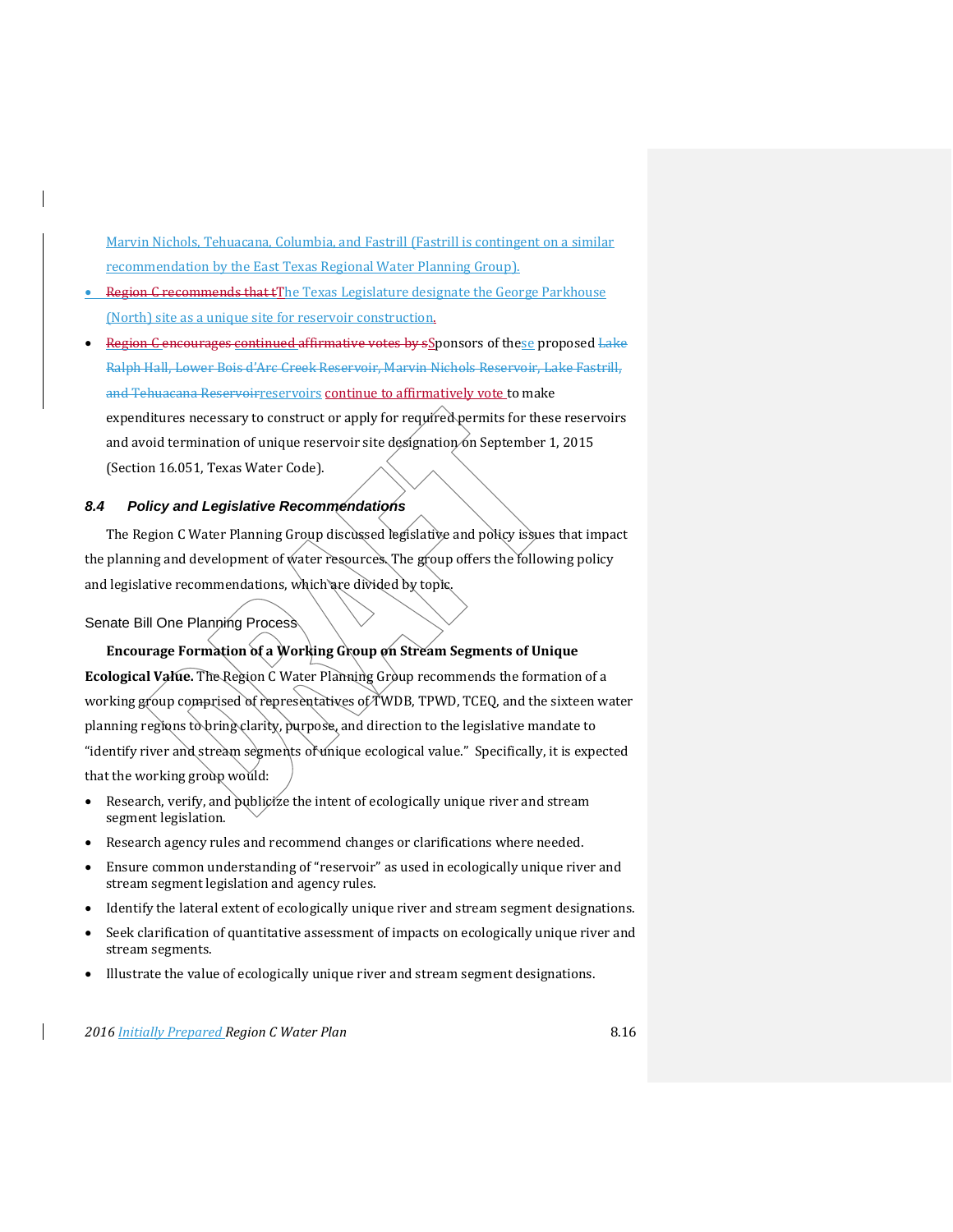**Support Legislative and Water Conservation Task Force RecommendationRecentState Agency Findings Regarding Target for Water ConservationWater Use Evaluation.** The Water Conservation Task Force (7) recommended targets for water conservation be considered as water suppliers as they set voluntary per capita water goals. The Task Force indicated that these voluntary targets should not be mandatory. Per capita water use is unique to each water supplier and each region of the State. A statewide per capita water use value is not appropriate for the State, considering its wide variation in rainfall, economic development, and other factors.

Since the 2011 Region C Water Plan, the Texas Legislature found that:

- "...using a single gallons per capita per day metric to compare the water use of municipalities and water utilities does not produce a reliable comparison because water use is dependent on several variables, including differences in the amount of water used for commercial and industrial sector activities, power production, permanent versus temporary sexvice populations, and agricultural sector production..." and
- <u>• "a sector-based water use metric, adjusted for variables in water use by municipalities</u> and water utilities, is necessary in  $\omega$  order to provide an accurate comparison of water use and water conservation among municipalities and water utilities (7)."

Similarly in its *Guidance and Methodology for Reporting on Water Conservation and Water Use*, the TCEO/TWDB/WCAC recognized that "a simple comparison of total gallons per capita per day among Texas municipal water providers may lead to inaccurate conclusions about comparative water use efficiencies among those municipal water providers. When examining the profiles of municipal water providers individually, significant differences may be found in climate, geography, source water characteristics, and service population profiles. As a metric, total gallons per capita per day has its limitations (8)." The Guidance further recommends use of sector-specific metrics in tracking and comparing water conservation and water.

The Region C Water Planning Group supports the decision of the Water Conservation Task Force that the targets included in their report should be voluntary targets rather than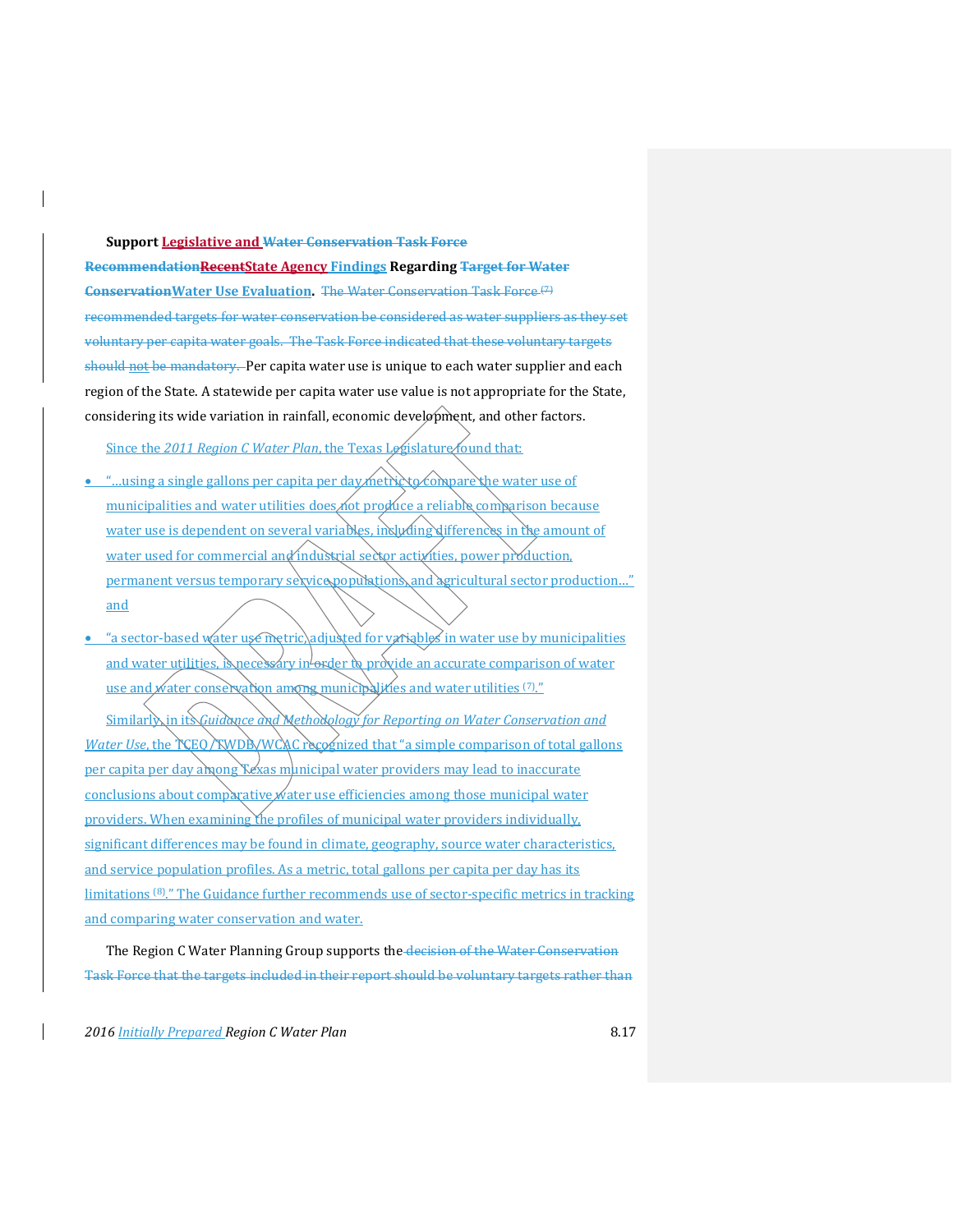mandatory goalsse findings and encourages continued development and refinement of sector-specific metrics for tracking water use.

**Allow Waivers of Plan Amendments for Entities with Small Strategies.** Region C recommends that the Texas Water Development Board allow waivers for consistency issues for plan amendments that involve projects resulting in small amounts of additional supply.

**Coordination between TWDB and TCEQ Regarding Use of the WAMs for Planning.** The TWDB requires that the Water Availability Models (WAMs) developed under the direction of TCEQ be used in determining available surface water supplies. The models were developed for the purpose of evaluating new water rights permit applications and are not appropriate for water supply planning. The assumptions built into the WAM (full use of all existing water rights, full operation of priority calls at all times, full permitted area and capacity) do not always match the actual operations of supplies. The TWDB and TCEQ should coordinate their efforts to determine the appropriate data and tools available through the WAM program for use in regional water planning. The TWDB should allow the regional water planning groups some flexibility in applying the models made available for planning purposes.

### TCEQ Policy and Water Rights

**Requirements for Interbasin Transfers Introduced in Senate Bill One.** In 1997, Senate Bill One introduced a number of new requirements for applications for water rights permits to allow interbasin transfers. The requirements are found in Section 11.085 of the Texas Water Code (9). The code includes many provisions that are not required of any other water rights, including:

- Analysis of the impact of the transfers on user rates by class of ratepayer.
- Public meetings in the basin of origin and the receiving basin.
- Simultaneous (and dual) notices of an interbasin transfer application in newspapers published in every county located either wholly or partially in both the basin or origin and the receiving basin, without regard to the distance or physical relationship between the proposed interbasin transfer and any such county's boundaries.
- Additional notice to county judges, mayors, and groundwater districts in the basin of origin.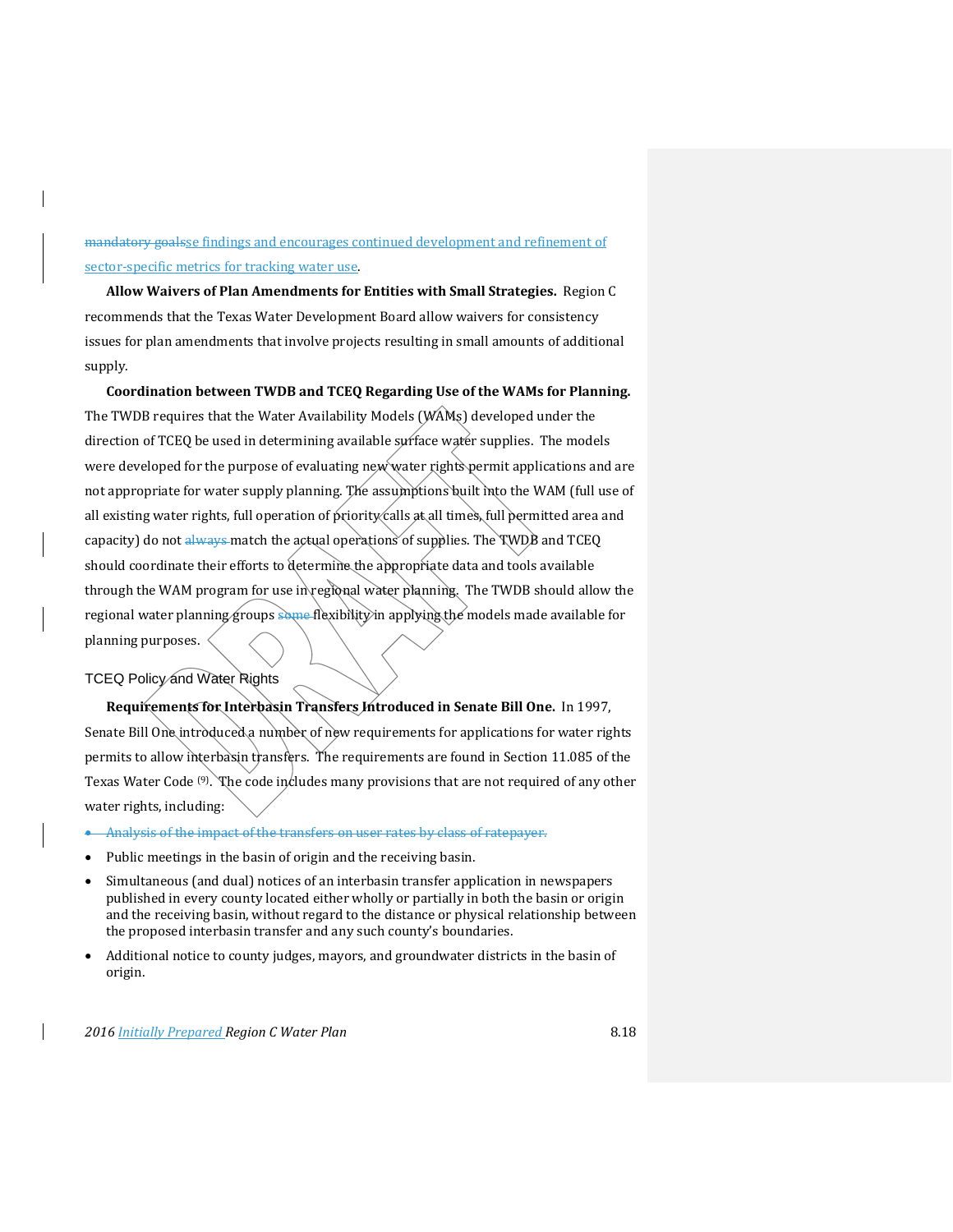- Additional notice to legislators in the basin of origin and the receiving basin.
- TCEQ request for comments from each county judge in the basin of origin.
- Proposed mitigation to the basin of origin.
- Demonstration that the applicant has prepared plans that will result in the "highest practicable water conservation and efficiency achievable...".

Exceptions to these extra requirements placed on interbasin transfers were are made for emergencies emergency transfers, small transfers (less than 3,000 acre-feet under one water right), transfers to an adjoining coastal basin, and transfers from those portions of a county, city, or city's municipal retail service area located partially in the basin of origin, to those portions of the county, city or city's municipal retail service area located in the receiving basinwithin a retail service area., and certain imports of water from outside the state.

The effect of these changes is to make obtaining a permit for interbasin transfer significantly more difficult than it was under prior law and thus to discourage the use of interbasin transfers for water supply. This is undesirable for several reasons:

- Interbasin transfers have been used extensively in Texas and are an important part of the state's current water supply. For example, current permits allow interbasin transfers of over 750,000 acre-feet per year from the Red, Sulphur, Sabine, and Neches Basins to meet needs in the Trinity Basin in Region C. This represents more than onethird of the region's reliable water supply.
- Current supplies greatly exceed projected demands in some basins of origin, and the supplies already developed in those basins can only be beneficially used as a result of interbasin transfers.
- Senate Bill One water supply plans for major metropolitan areas in Texas (Dallas-Fort Worth, Houston, and San Antonio) rely on interbasin transfers as a key component of their plans.
- Texas water law has always regardedregards surface water as "state water" belonging to the people of the state, to be used for the benefit of the state as a whole and not merely that area or region of the state where abundant surface water supplies may exist (10).
- The current requirements for permitting interbasin transfers provide unnecessary barriers to the development of the best, most economical, and most environmentally acceptable source of water supplies.
- Since no contested interbasin transfer permits have been granted under these new requirements since the passage of Senate Bill One, the meaning of some of the provisions and the way in which they will be applied by TCEQ are undefined.

*2016 Initially Prepared Region C Water Plan* 8.19

**Commented [bkm4]:** Update. Need to add Ralph Hall. Others?

**Commented [bkm5]:** Update as necessary.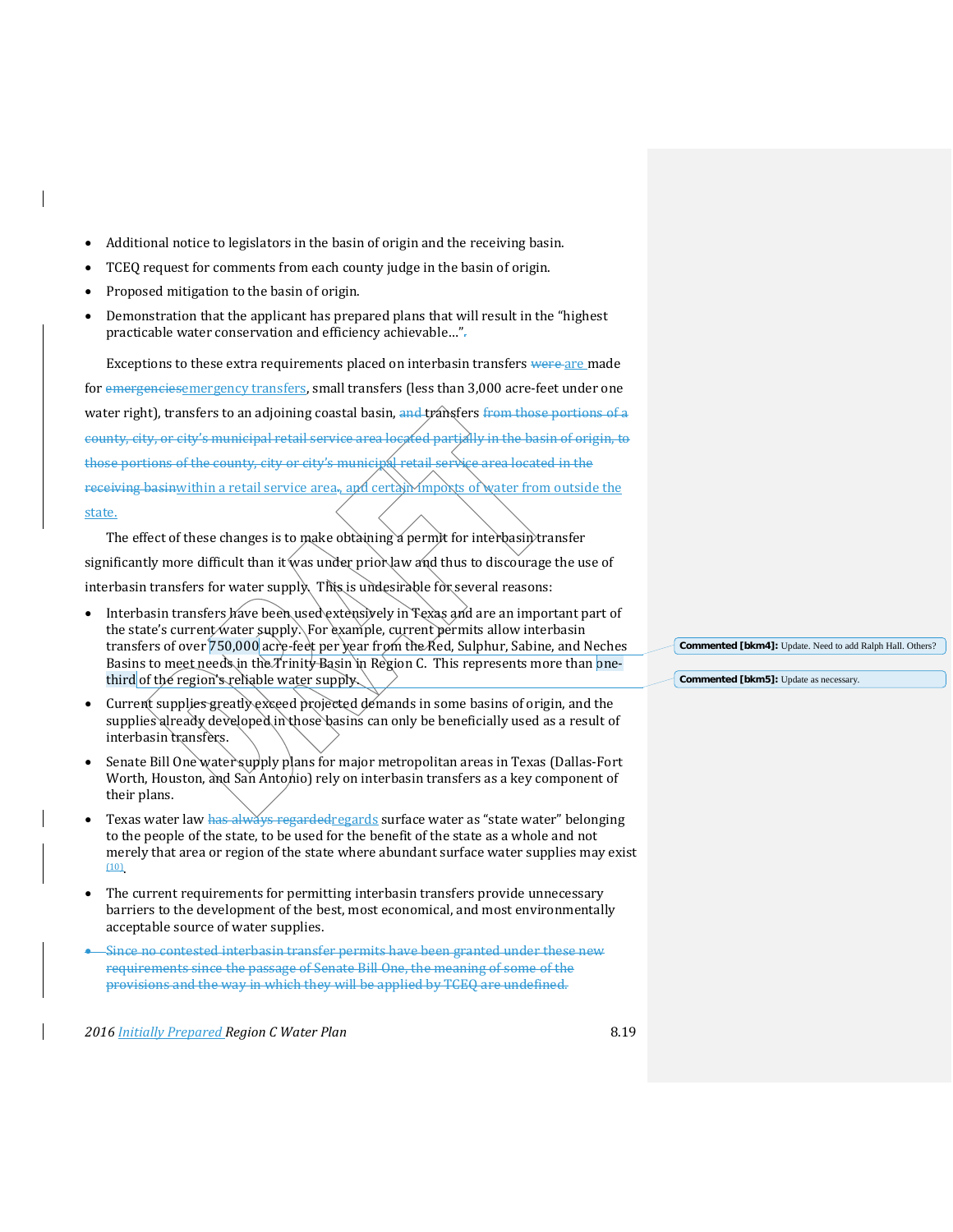The legislature should revisit the current law on interbasin transfers and remove some of the unnecessary, unduly burdensome, and counterproductive barriers to such transfers that now exist.

**Cancellation of Water Rights for Non-Use.** The Texas Water Code (811) currently allows the Texas Commission on Environmental Quality to cancel any certain water rights, in whole or in part, for ten consecutive years of non-use. Since the *2011 Region C Water Plan*, the Texas Legislature provided the following additional exceptions to cancellation for non-use:

- If a significant portion of the water authorized has been  $\angle$  accordance with a specific recommendation for meeting a water need included in an approved regional water plan;
- If the water right was obtained to meet demonstrated long-term public water supply or electric generation needs as evidenced by a water management plan developed by the holder and is consistent with projections of future water needs contained in the state water plan; or
- If the water right was obtained as the result of the construction of a reservoir funded, in whole or in part, by the holder of the water right as part of the holder's long-term water planning.

These changes assist with long-term water supply planning and allow construction of reservoirs to meet future needs, even if This rule minimage bare term water supply planning. Reservoirs are often constructed to fully utilize the yield available at a given site and are often constructed to meet heeds far into the future. Many times, only part of the supply is used in the first ten years of the reservoir's operation, with the remainder allocated for future needs.

Region C supports these exceptions to cancellation of water rights for non-use. The water code should be changed to exempt certain projects from the cancellation for ten years of non-use rule. The exemption might include municipal water rights, water rights for steam electric power, water rights associated with major reservoirs, and water rights included as long-term supplies in an approved regional water plan.

### State Funding for Water Supply Programs

**Continued and Expanded State Funding for Texas Water Development Board Loans and the State Participation Program.** The total capital cost of strategies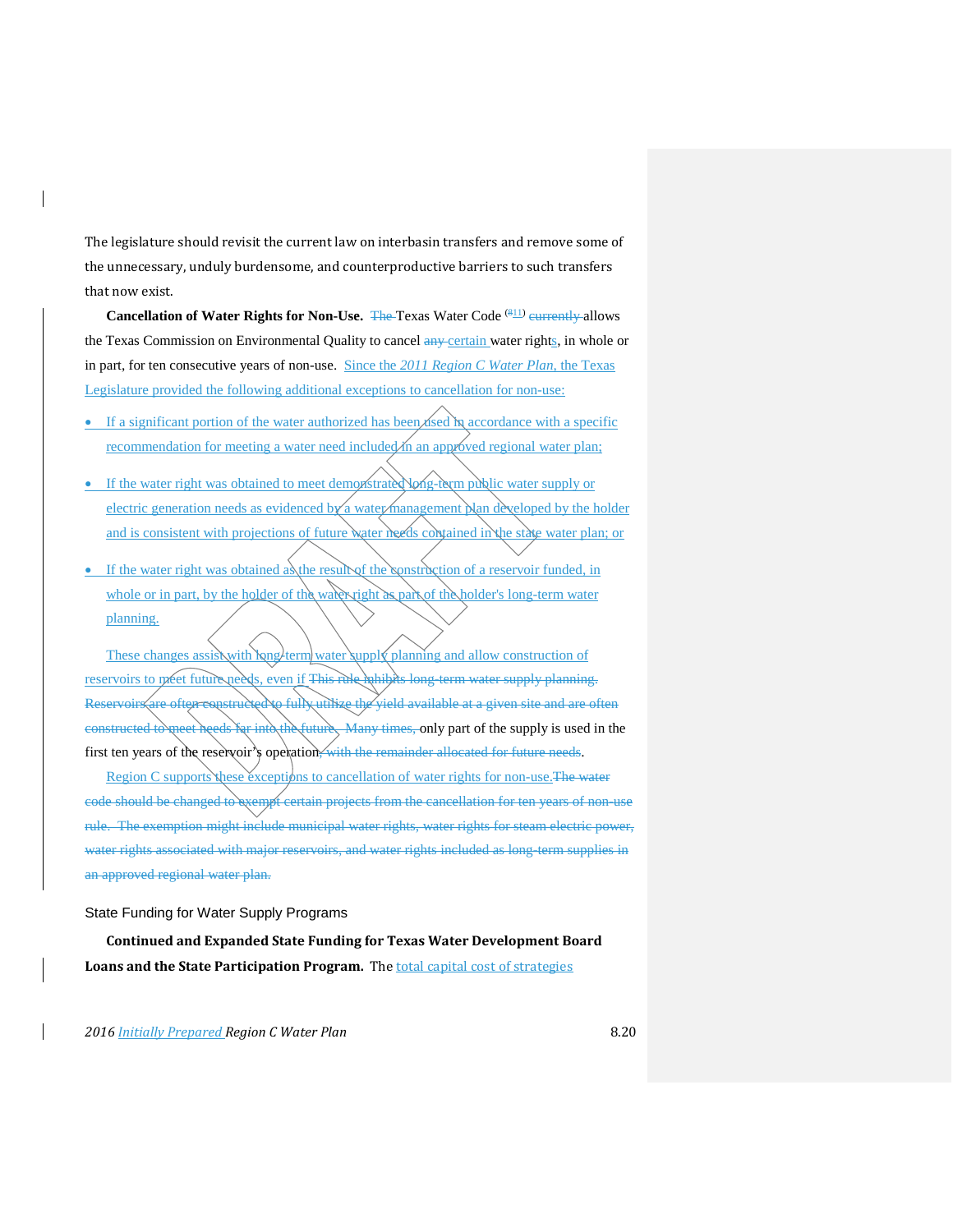recommended in the Senate Bill One regional water planning studies 2012 State Water Plan is \$53 billion, including \$21.5 billion for Region C recommended strategies. Municipal water providers anticipate needing \$26.9 billion from state financial assistance programs, including \$11.7 billion in Region  $C^{(12)}$  show significant needs for future water supply projects. The Texas Water Development Board's loan and State Participation Programs have been important tools in the development of existing supplies, but funding for many of these programs has been insufficient to serve all applicants. The new SWIFT/SWIRFT funding program, described in Chapter 5, is expected to leverage its initial \$2 billion funding to finance close to \$27 billion of recommended water management strategies over the next 50 years <sup>(13)</sup>. Twenty percent of the SWIFT funding is reserved for water conservation and reuse projects.

These programs should be continued and expanded with additional funding as needed to assist in the development of the water management strategies recommended in the regional water plans to meet the future water needs in Texas. Region C supports the continued expeditious implementation of the SWIFT/SWIRFT funding program and does not support diversion of existing funding for other purpose

State Funding for Water Conservation Efforts. In 2007, the Texas Legislature formed the Water Conservation Advisory Council to serve as an expert resource to the state government and the public on water conservation in Texas. The Council publishes biennial reports to the Legislature on progress of water conservation in Texas. In its December 2014 report, the Council identified "an immediate need for water conservation awareness and heightened messaging on a statewide level. An expansion of the capabilities and reach of the state's existing water conservation public awareness program, Water IQ, would increase the state-wide messaging of water conservation and public awareness of the importance of water conservation <sup>(14)</sup>." In December 2008, the Council published a report on water conservation in Texas <sup>(15)</sup>. The report included 11 recommendations, two of which dealt with state funding for water conservation efforts:

Provide the Council with the necessary resources to sufficiently develop and implement tools to monitor implementation of water conservation strategies recommended in the regional water plans.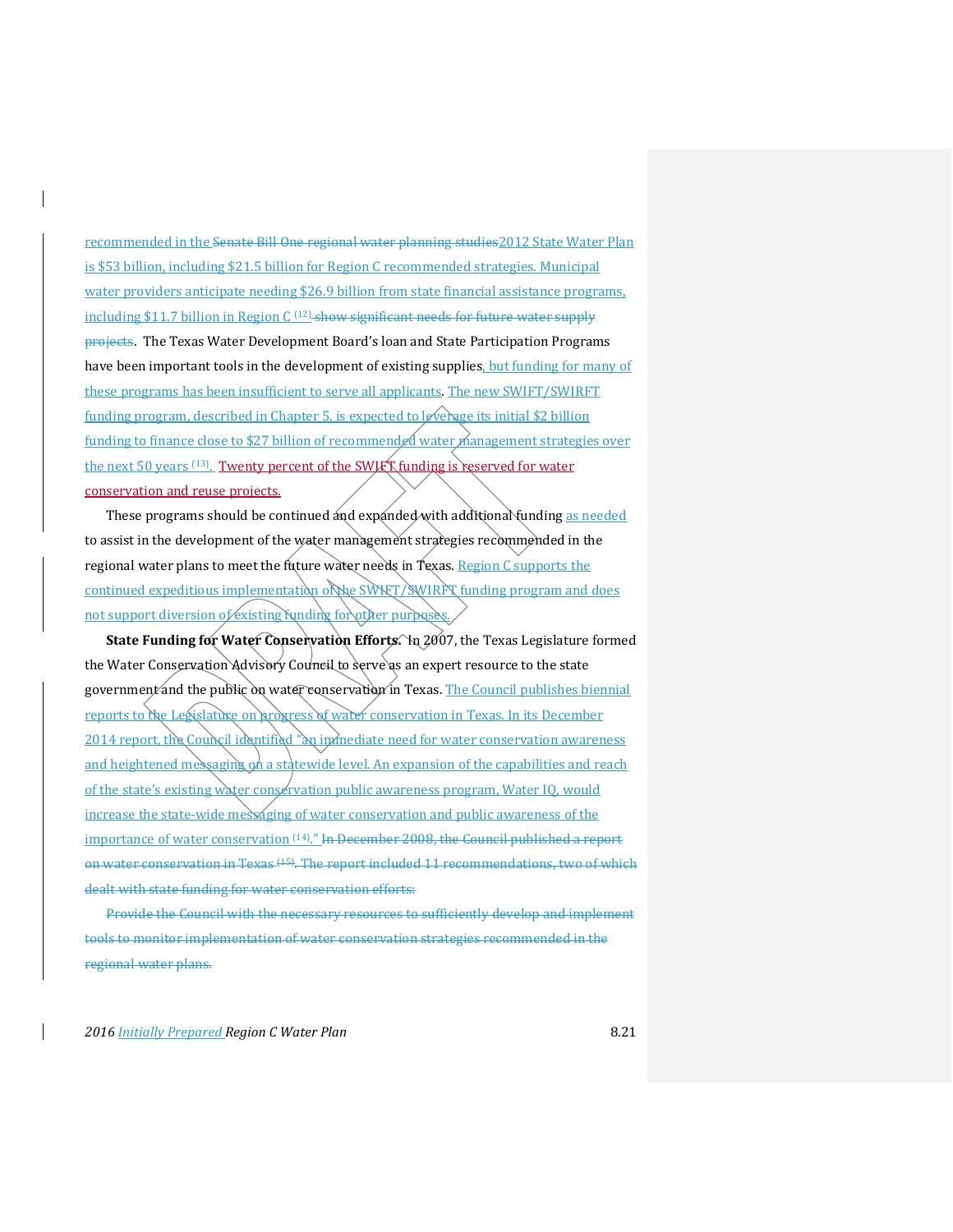Expand public awareness of water conservation statewide and coordinate campaigns at the state, regional, and local levels (by adequately funding a statewide water conservation campaign).

We encourage adequate funding for the Water Conservation Advisory Council and for a statewide water conservation awareness campaign.

**State Funding for Reservoir Site Acquisition.** As described in Section 8.3, t<sub>T</sub>he State of Texas has designated unique sites for reservoir development. As the recent creation of a Federal wildlife refuge in the Fastrill Site demonstrates Høwever, the designation of these sites does not fully protect them for development as  $r$ éservoirs. For example, in 2006 the U.S. Fish and Wildlife Service established the Neches River Wildlife Refuge along the Upper Neches River near the same area as the proposed Lake Fastrill, which may forestall development of the reservoir.

We recommend that TWDB and the Legislature consider assisting with the acquisition of these sites to achieve a greater degree of protection for development of the sites as reservoirs. Actions that could be taken include:

- The use of state funds to acquire reservoir sites.
- Changing TWDB regulations so that Water Infrastructure Fund resources can be used for the acquisition of reservoir sites before completion of the permitting process.
- Encouraging voluntary sales of land in these reservoir sites to entities planning to develop the reservoirs.

**Consider Alternative Financing Arrangements for Large Projects.** The Texas Water Development Board offers low-interest financing for development of projects from the State Water Plan through the Water Infrastructure Fund. TWDB also offers deferred financing with delayed requirements for repayment, but the terms for deferred financing are not as flexible as they might be.

To address this issue, the TWDB has created two flexible financing options in the new SWIFT/SWIRFT funding program:

• Deferred loans have maturities of 20 to 30 years and may be used to fund developmental costs, such as planning and design. Principal and interest are deferred up to eight years or until end of construction, whichever is sooner.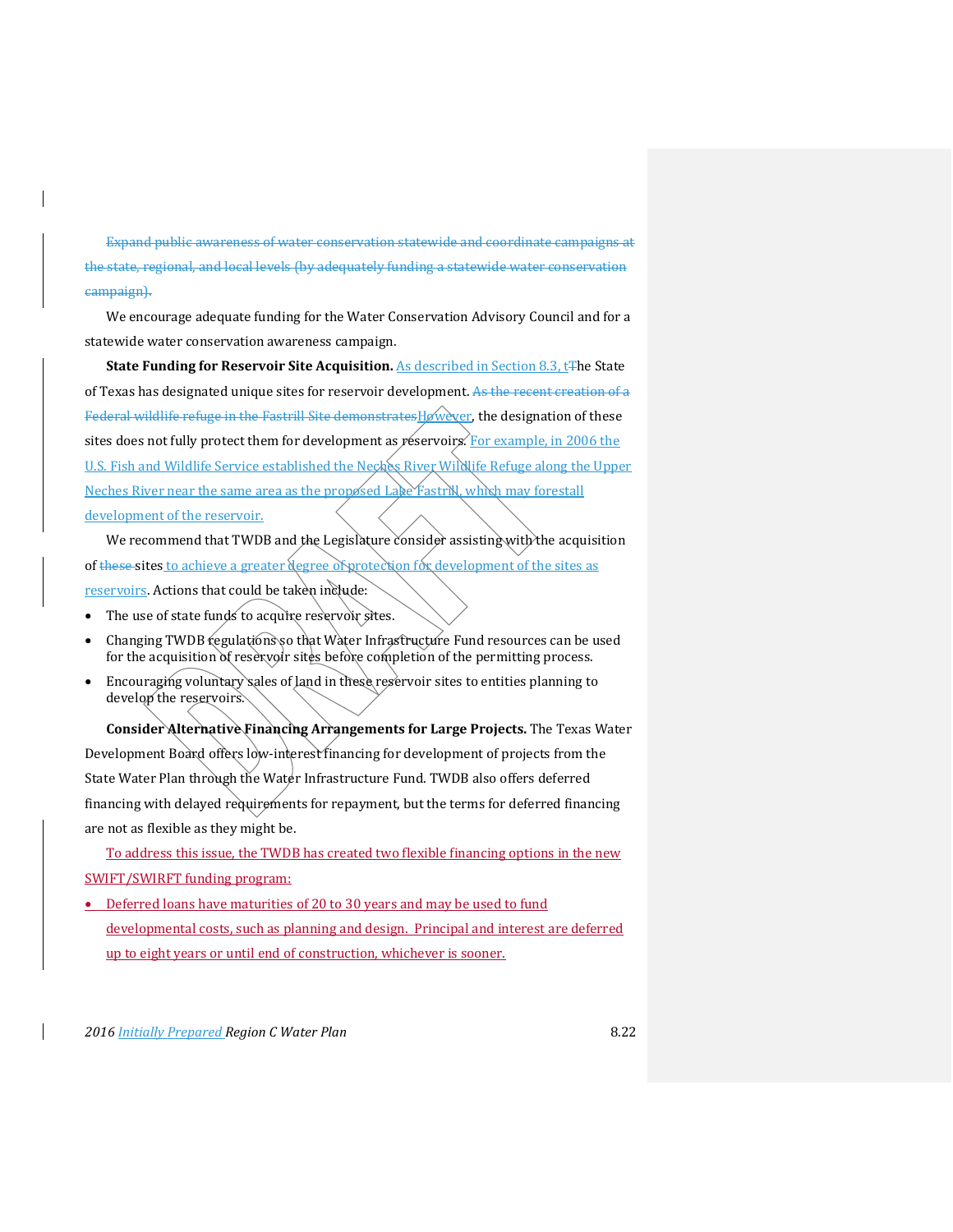• Board participation loans allow entities to reasonably finance the total debt for an optimally sized regional facility through temporary TWDB ownership interest in the facility. The local sponsor repurchases TWDB's interest on a repayment schedule that defers principal and interest. The typical maturity of a Board participation loan is 34 years.

We support the flexible financing options offered under the SWIFT/SWIRFT funding program and encourage the Texas Water Development Board and the Legislature to continue to consider more flexible deferred financing, modeled on the old Federal program in which debt repayment could be made as portions of the project were needed and brought on line.

**Adequate Funding of Groundwater Conservation Districts.** In recent years, the Texas Legislature has created a great number of new groundwater conservation across the state. Especially in the early years of their existence, many of these districts struggle to find adequate resources to develop and implement their rules. We recommend that the state fund a grant program to provide financial resources for the development of the initial rules of these districts.

[Placeholder for input from Groundwater Conservation Districts in Region C]

Funding for NRCS Structures as a Form of Watershed Protection. One key element of water supply planning is the protection of the quality and usability of supplies already developed. Over the past 50 to 60 years, the U.S. Natural Resources Conservation Service (NRCS, formerly the Soil Conservation Service) has built numerous small dams for sediment control and flood control in Texas. The NRCS reservoirs improve water quality, and prevent erosion in the watershed., and they also provide water for livestock, and provide increased streamflows during low flow periods.

The design life for the majority of the NRCS watershed dams is 50 years. Most of the existing projects were built in the 1950s and 1960s and are nearing the end of their design life. Many NRCS structures are in need of maintenance or repair in order to extend their useful life. Under the PL-566 program, the NRCS provides technical assistance and funding for repair and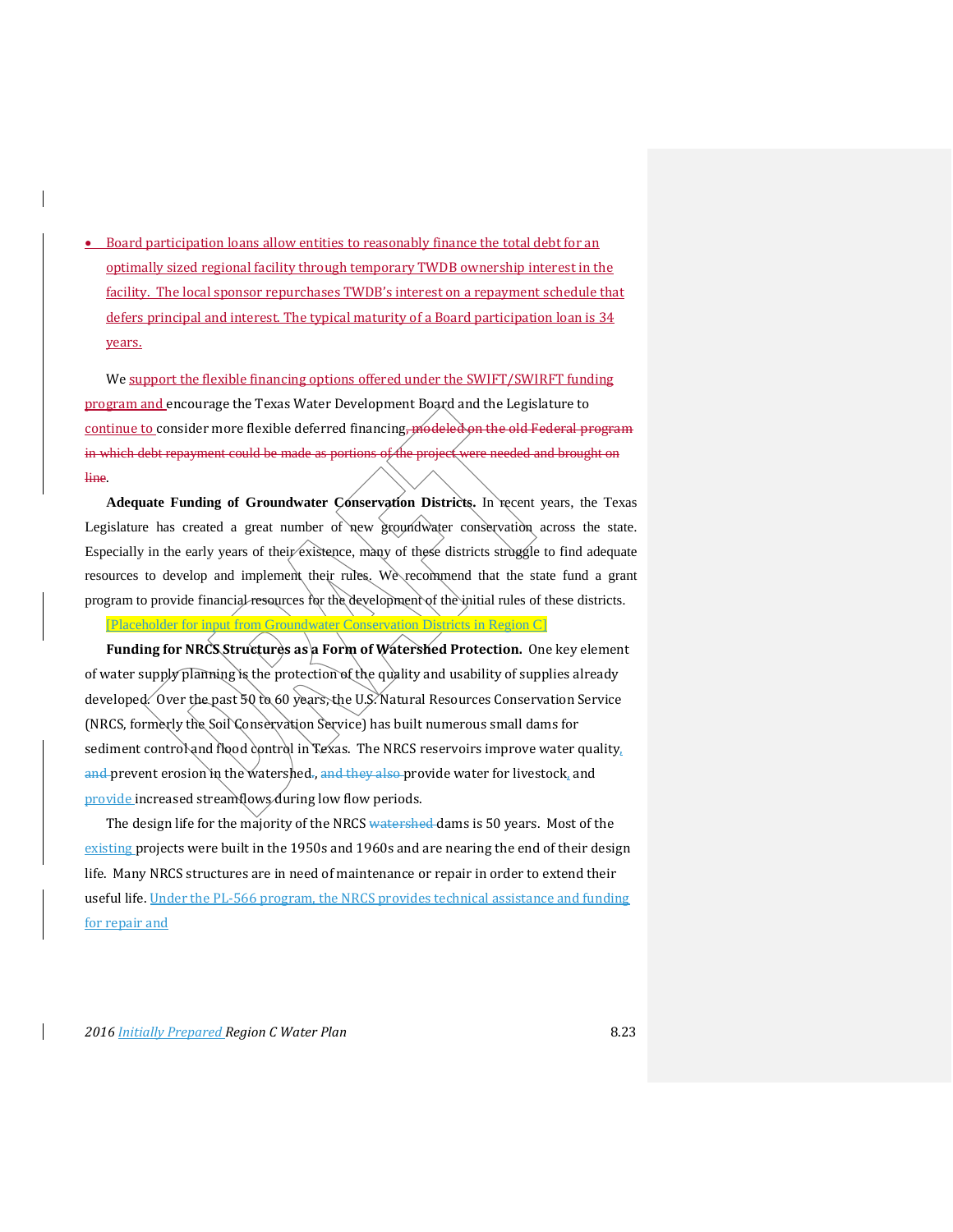The Dam Rehabilitation Act (11) funds the rehabilitation and upgrade of existing NRCS structures.<sup>[1](#page-23-0)</sup> Every year, the NRCS accepts applications for funding such projects and prioritizes them. The rehab program is a 65/35 split of federal funds to the sponsor's funds. In U.S. Congressional Districts located completely or partially within Region C, there are 1,086 existing NRCS dams, of which about 66 percent are located in Region C (15). In these Congressional Districts, there are 120 dams in need of repairs and 129 dams in need of rehabilitation. The estimated repair and rehabilitation costs for these dams are approximately \$36.2 million and \$191.5 million, respectively. Currently, in the Region C area, rehabilitation of ten five NRCS structures are is being planned, designed or constructed with funding through the  $\frac{1}{2}$  rehabilitation actNRCS (16).

In addition, the NRCS and local sponsors  $p$  an to construct new dams in Region C. Under the PL-566 program and the similar PL-5342 program, the NRCS will The Small Watershed Act (12) allocates federal funds for the development of new NRCS structures. The federal government provides 100% percent of the construction costs of new dams, and the sponsor provides the land acquisition costs. There are active work plans in seven watersheds located completely or partially in Region  $\mathbb{C}$  in these seven watersheds, 117 new dams are planned, with an unfunded rederal commitment of more \$159 million as of fiscal year 2012 (17, 18)Eight projects in Region G are being planned, designed, or constructed. Several Some of these projects are ready to construct, but the funding is not currently available.

The State should develop a program to provide funding for the development and rehabilitation of new and existing NRCS structures, as a form of watershed protection. Elements of such a program could include:

- State grants or matching funding for studies of NRCS structures
- Seminars on watershed protection.

 $\overline{a}$ 

<sup>&</sup>lt;sup>1</sup> PL-566, the Watershed Protection and Flood Prevention Act of 1954, provides for cooperation between the Federal government and the States and their political subdivisions in a program to prevent erosion, floodwater, and sediment damage; to further the conservation, development, utilization, and disposal of water; and to further the conservation and proper utilization of land in authorized watersheds.

<span id="page-23-1"></span><span id="page-23-0"></span><sup>&</sup>lt;sup>2</sup> PL-534, the Flood Control Act of 1944, authorizes the Secretary of Agriculture to install watershed improvement measures in 11 watersheds, also known as pilot watersheds, to reduce flood, sedimentation, and erosion damage; improve the conservation, development, utilization, and disposal of water; and advance the conservation and proper utilization of land.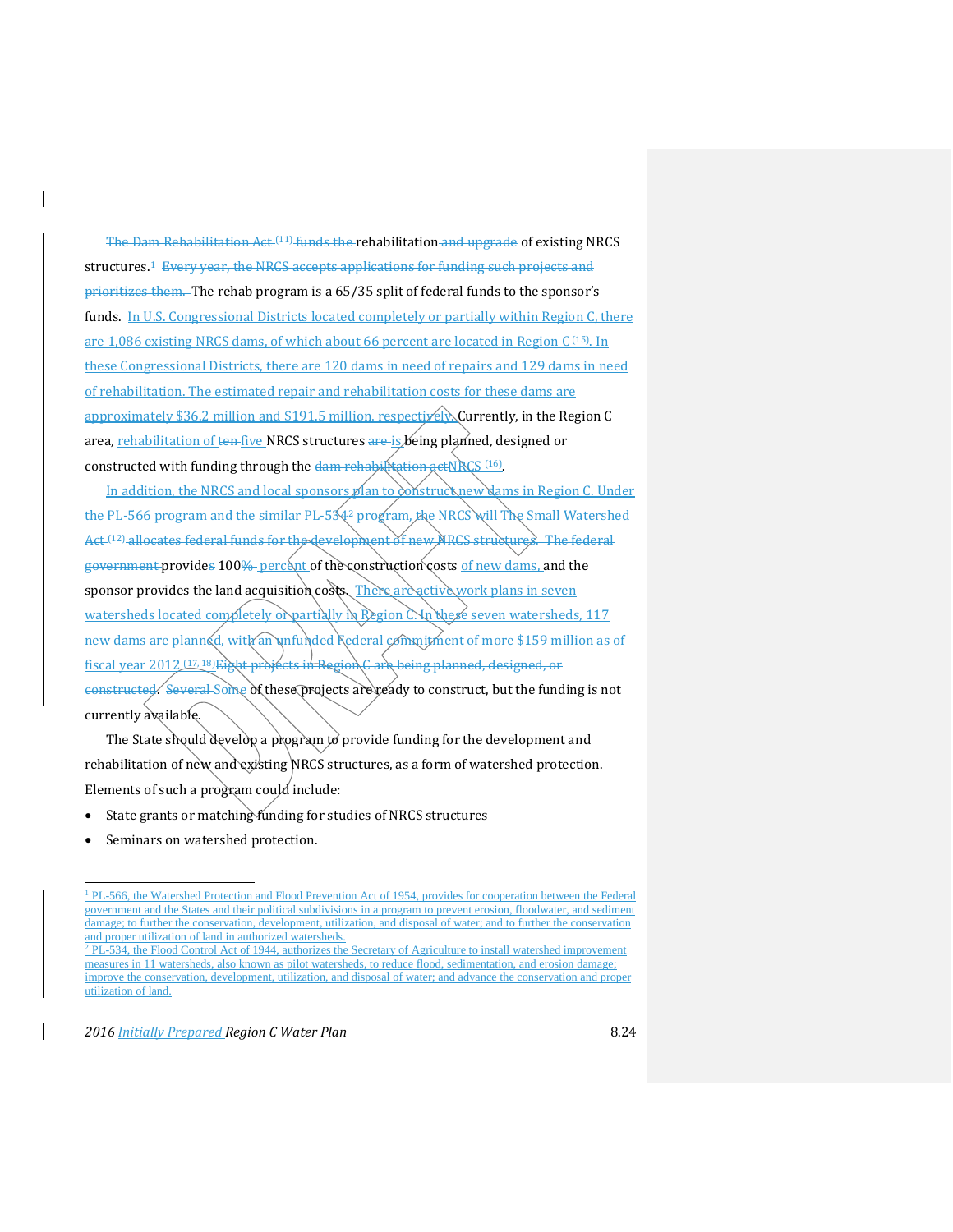The Region C Water Planning Group recommends that the State seek additional federal funding to improve and maintain NRCS structures. Region C also recommends that the State provide funding to local sponsors to aid them in paying for their required 35% percent of the cost for the dam rehabilitation projects.

#### Water Reuse and Desalination

**Support for Research to Advance Reuse and Desalination.** Water reuse and desalination are becoming increasingly important sources of water supply for Texas. We recommend that the Legislature and the TWDB continue to support research to advance these emerging water supply strategies in the coming years.

Funding Assistance for Desalination Projects. In December 2002, the TWDB completed a report (13) for Governor Perry recommending a large-scale demonstration seawater desalination project. This project will result in greater information available to Texas on the challenges involved in developing large-scale desalination projects. However, many smaller communities could make use of brackish groundwater or surface water if the treatment process was more affordabl

The Red River and Lake Texoma in Region C have high concentrations of salts. The water from these sources must either be blended with a less saline supply or desalinated for direct use. The smaller communities neighboring these water supplies could potentially use this water with help in funding the necessary desalination process. These sources would be more economical for the smaller communities than building small pipeline of great lengths to purchase water from a larger supplier. Region C recommends that the TWDB provide funding assistance for desalination projects for smaller communities. Region C also recommends that federal funds be sought for desalination projects.

**Funding Assistance for Water Reuse Projects.** The Region C Water Plan includes reuse as a key water management strategy to meet the water needs of the Region between now and 20602070. Water reuse projects are rapidly developing in Region C. In the *2006 2011 Region C Water Plan*, the 2060 supply from existing reuse projects was slightly over 103,000336,000 acre-feet per year (19). In the current plan, newly developed projects have increased the supply available from existing reuse projects to more than 391,000 acre-feet per year by 2070. In the current plan, newly developed projects have more than tripled the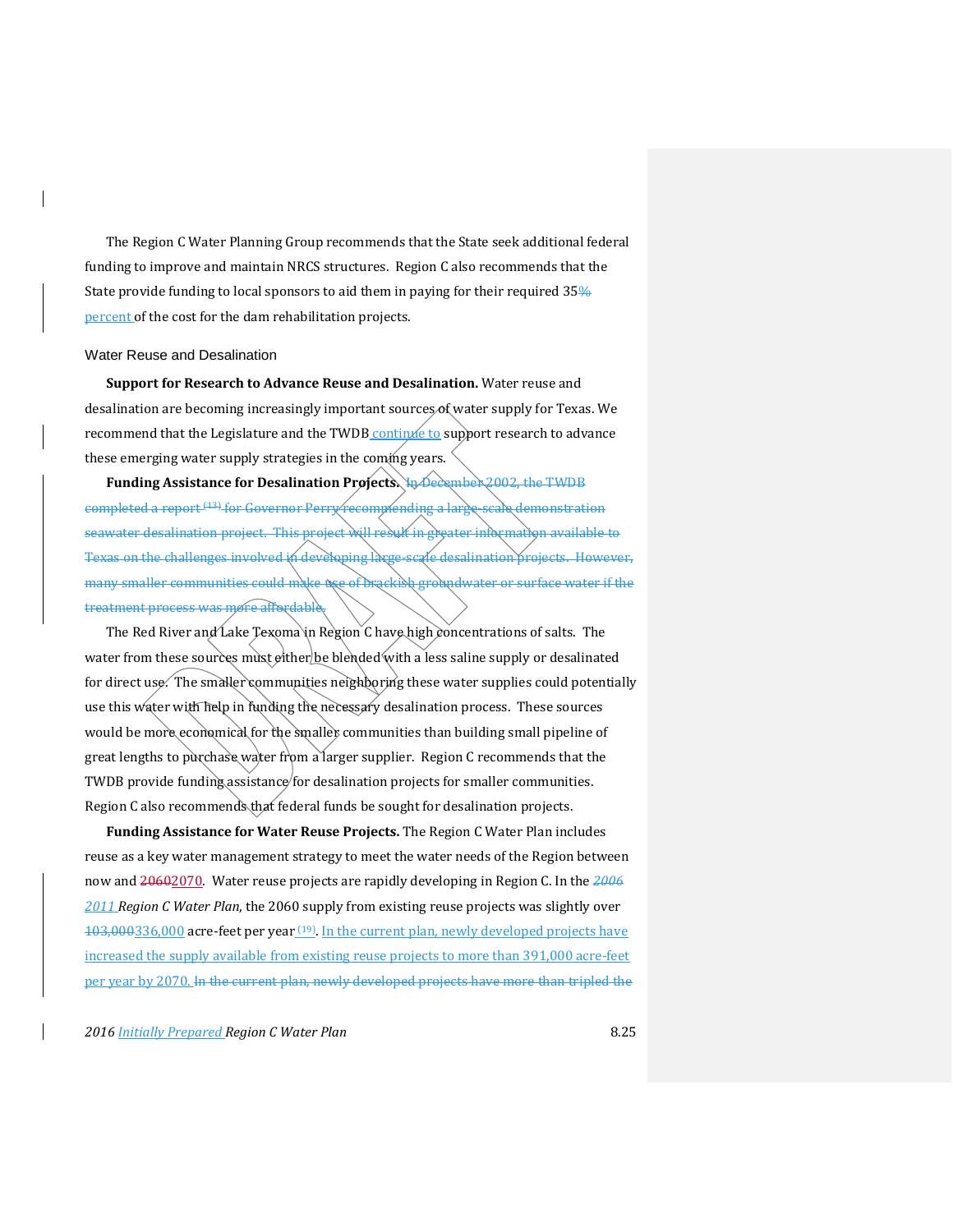2060 supply from reuse, to almost 331,000 acre-feet per year. The plan also calls for development of an additional  $292,000233,000$  acre-feet per year in reuse projects by 2070. Statewide, In addition to Region C, the W*ater for Texas 2007* Plan 14 of the 16 regions included reuse as a water management strategy in their most recent water plans <sup>(9)</sup>. In order to achieve implementation of the significant quantities of reuse there is a critical need to develop implementation approaches, funding support, and the technology and science associated with reuse. The Texas Water Development Board is in the process of developingdeveloped a research agenda to identifythat identified 7 specific research needs priorities and potential projects to address these issues and develop information that will advance reuse in Texas<sup>(20)</sup>.:

- Understanding the role of environmental buffers in surface water indirect potable reuse projects
- Effectiveness of treatment wetlands in improving reclaimed water quality
- Use of managed aquifer recharge systems to facilitate water reclamation in Texas
- Understanding the effectiveness of nutrient removal processes in reduction of constituents of concern relative to indirect potable reuse
- Understanding the potential for utilizing nanofiltration as a beneficial treatment process relative to reclaimed water in Texas
- Organizational, institutional, and public awareness framework to advance water reuse in Texas
- Development of integrated water quality models for the Trinity River System

Region C recommends that the State Legislature to provide funding support to perform eritical research in the priority categories needs to be identified by the Texas Water Development Board.

State and Federal Programs – Water Supply Issues

**Continued and Increased State Support of Efforts to Develop Water Supplies for Oklahoma.** In recent years, water suppliers in Region C have been seeking to develop unused water resources in Oklahoma. The Tarrant Regional Water District has filed a suit in Federal Court challenging an Oklahoma moratorium on the export of water from the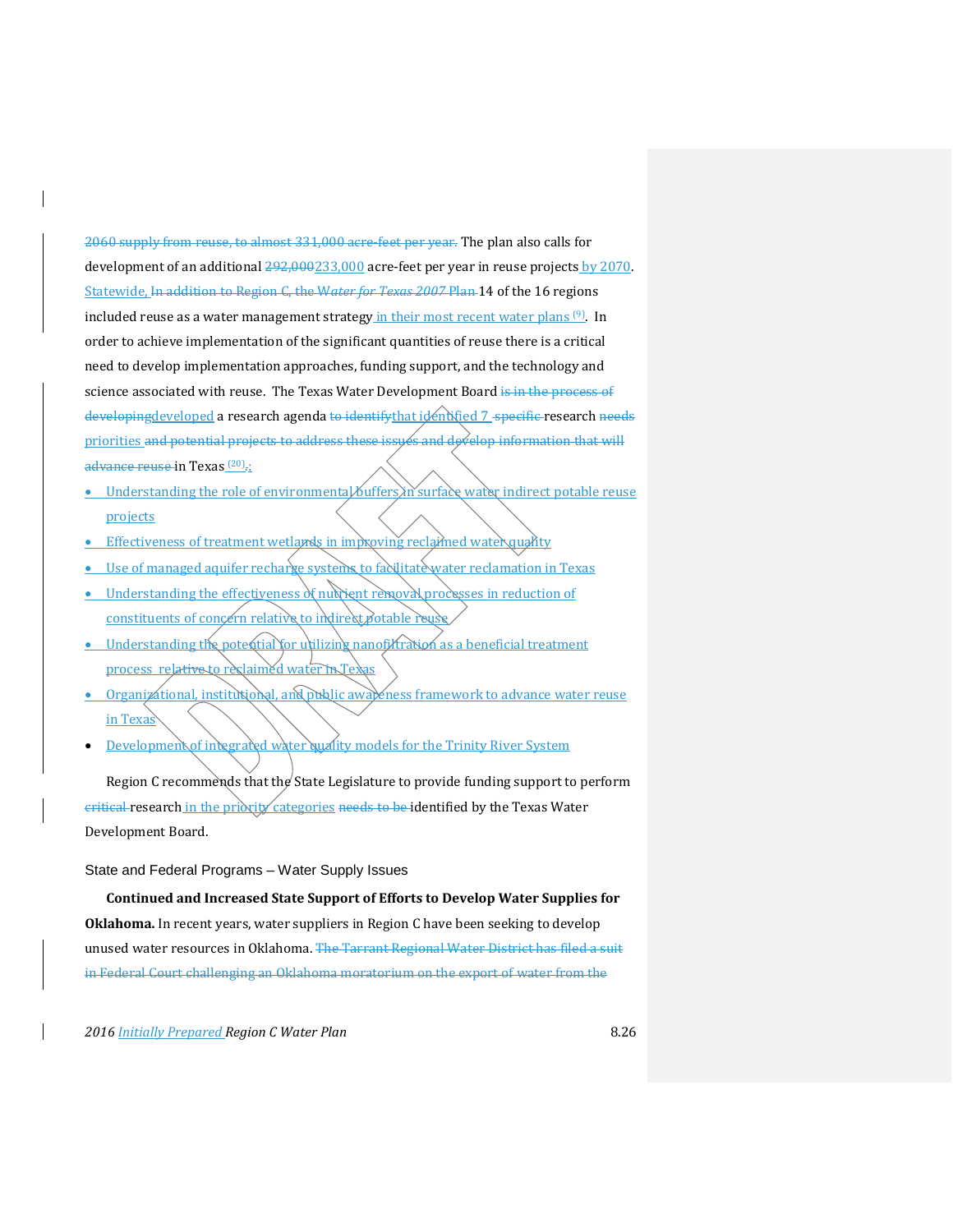state. The Texas Attorney General recently filed an *amicus curiae* brief supporting TRWD's suit. We encourage the State of Texas to continue and increase its support of efforts to develop unused water resources in Oklahoma.

**Oversight of Groundwater Conservation District Rule Making.** The Legislature has established groundwater conservation districts across Texas, often without regard for aquifer boundaries. These groundwater conservation districts develop rules and regulations regarding groundwater pumping within their boundaries. Often, the rules that have been developed by these districts are inconsistent from one district to the next, resulting in inconsistent regulation of the same aquifer. Although one-size-fits all regulations are inappropriate, the groundwater conservation districts need state oversight, particularly with regard to their rule-making policies. Region C recommends that the TWDB or TCEQ provide oversight for the current and future groundwater conservation districts.

[Placeholder for input from Groundwater Conservation Districts in Region C]

**Revise Federal Section 361316(b) Regulations on Power Plant Cooling Water.** Recent USEPA regulations implementing Section 316(b) of the Clean Water Act place requirements on cooling water intake structures that are intended to reduce fish/shellfish mortality due to impingement on screens/barriers or entrainment into flow entering an industrial facility. Although the regulations do not mandate closed-cycle recirculating cooling water systems (such as designate cooling towers) for new <u>or existing</u> power plants, they do generally require equivalent performance in terms of intake flowrates and velocities. The USEPA is also currently developing new regulations that could result in a requirement for adding cooling towers at existing power plants. Compared to once-through cooling (which was the usual approach in Texas prior to the new regulations), cooling towers reduce the amount of water diverted for a power plant but significantly increase the amount of water consumed. There is also a secondary impact; operation of cooling towers creates a high TDS (total dissolved solids) wastestream known as blowdown, that must managed and/or treated, often resulting in additional increased water consumption. This higher water consumption is not good for Texas, where water supplies are scarce. We encourage TWDB and TCEQ to work with the Federal government on Section 316(b)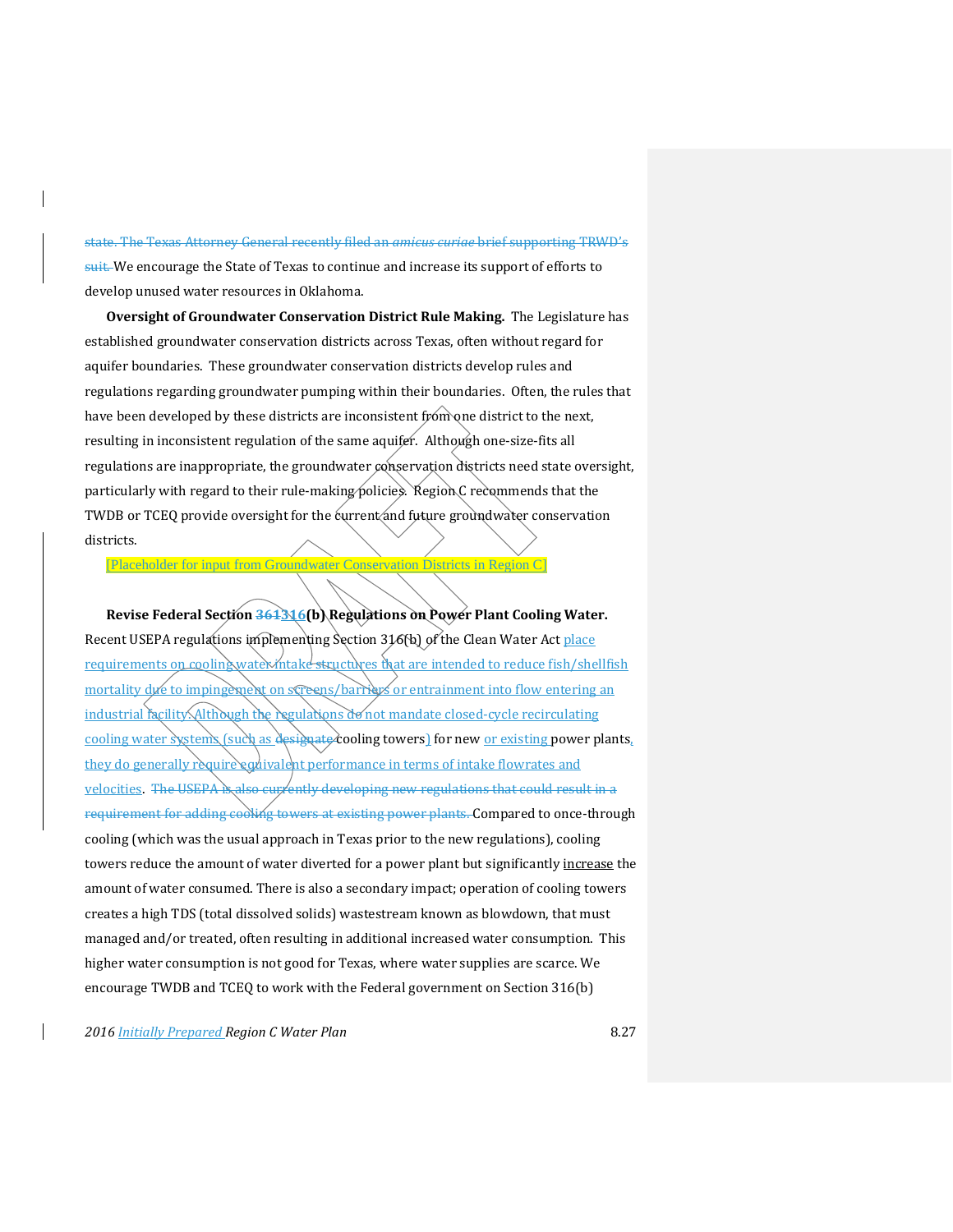regulations to allow the efficient use and conservation of water supplies for power plants

and the state.

 $\overline{\phantom{a}}$ 

 $\mathbf{I}$ 

[Placeholder for input from Gary Spicer, Luminant]

**Reallocation of Storage in and Maintenance of Federal Reservoirs.**

[Placeholder for input from Denis Qualls]

**Funding of Long-Range Federal Water Supply Projects.**

[Placeholder for input from Denis Qualls]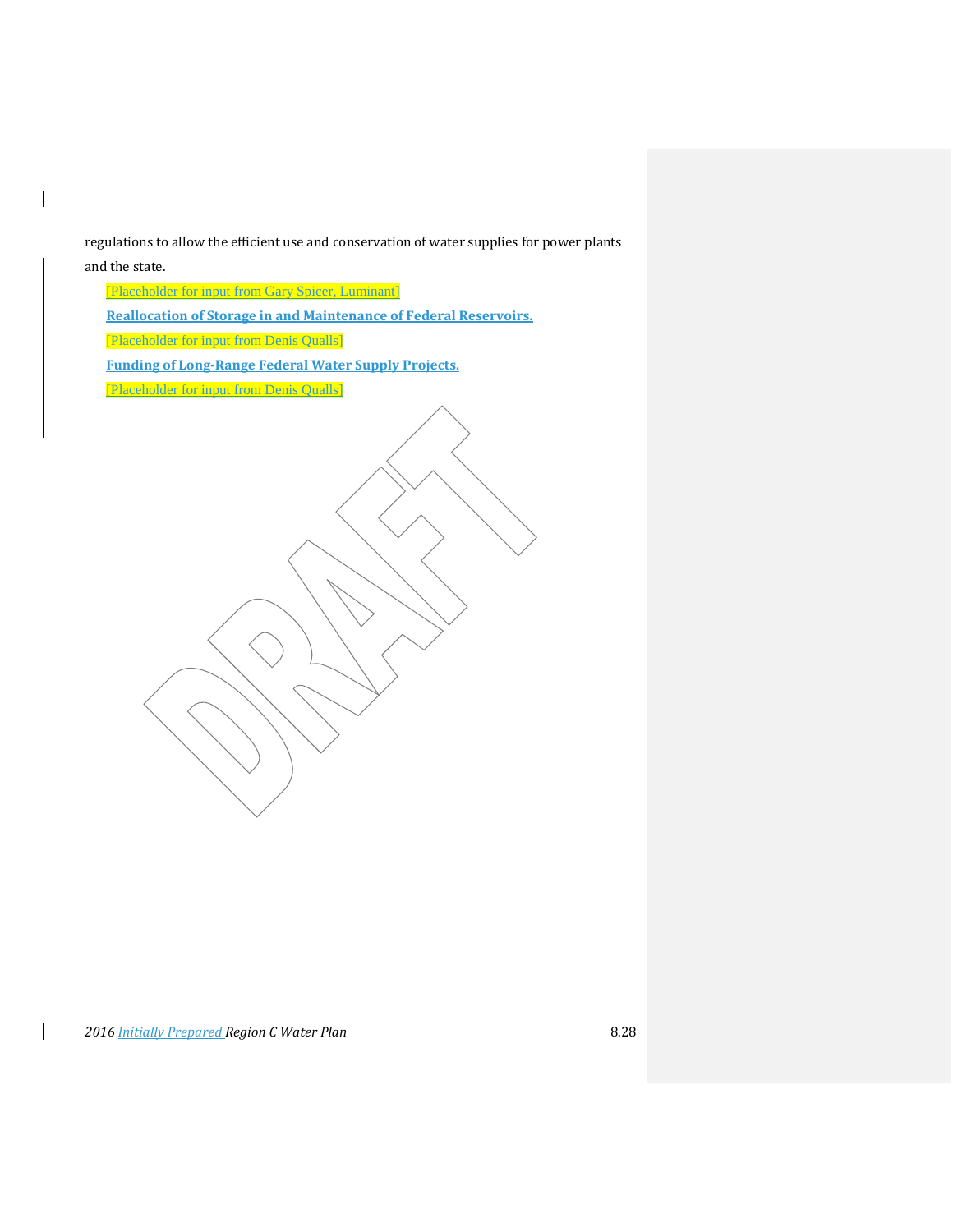### **CHAPTER 8 LIST OF REFERENCES**

- (1) Texas Water Code, Chapter 16 Provisions Generally Applicable to Water Development, Subchapter C, Section 16.053 Amended by Acts 2011, 82nd Leg., ch. 1233, sec. 11, eff. Sept. 1, 2011, Austin, [Online], Available URL: [http://www.statutes.legis.state.tx.us/Docs/WA/htm/WA.16.htm#16.053,](http://www.statutes.legis.state.tx.us/Docs/WA/htm/WA.16.htm%2316.053) accessed April 2014.
- (2) Texas Parks and Wildlife Department: Water Planning Data for Region C, Austin, [Online] Available URL: [http://www.tpwd.texas.gov/landwater/water/environconcerns/water\\_quality/sigs](http://www.tpwd.texas.gov/landwater/water/environconcerns/water_quality/sigsegs/regionc.phtml) [egs/regionc.phtml,](http://www.tpwd.texas.gov/landwater/water/environconcerns/water_quality/sigsegs/regionc.phtml) accessed April 2014.
- (3) Texas Parks and Wildlife Department: Ecologically Significant River and Stream Segments for Region C, April 2002, Austin, [Anline] Available URL: http://www.tpwd.texas.gov/landwater/waterXenvironconcerns/water\_quality/sigs [egs/media/region\\_c\\_map.pdf,](http://www.tpwd.texas.gov/landwater/water/environconcerns/water_quality/sigsegs/media/region_c_map.pdf) accessed April 2014.
- (4) Sulphur River Basin Authority: Sulphur River Basin Feasibility Study, [Online], Available URL: http://srbatx.org/sulphur-basin-feasibility-study), accessed January 2015.
- (5) Buhman Associates, LLC, in cooperation with CDM Smith, Inc. and Freese and Nichols, Inc.: Tarrant Regional Water District Integrated Water Supply Plan, prepared for Tarrant Regional Water District, 2013.
- (6) Fugro Consultants, Inc.: Evaluation of Alternate Dam Locations Based Upon Impact to Natural Resources Proposed Tehuacana Reservoir Site Freestone County, Texas, prepared for Tarrant Regional Water District August 2012.
- (7) Texas Water Code, Chapter 16 Provisions Generally Applicable to Water Development, Subchapter G, Section 16.403(a) Added by Acts 2011, 82nd Leg., ch. 595, sec. 2, eff. June  $17$ , 201 $\Lambda$  Austin, [Online], Available URL: [http://www.statutes.legis.state.tx.us/Docs/WA/htm/WA.16.htm#16.403,](http://www.statutes.legis.state.tx.us/Docs/WA/htm/WA.16.htm%2316.403) accessed January 2015.
- (8) Texas Commission on Environmental Quality, Texas Water Development Board, and Water Conservation Advisory Council: Guidance and Methodology for Reporting on Water Conservation and Water Use, December 2012.
- (9) Texas Water Code, Chapter 11 Water Rights, Subchapter C, Section 11.085 Amended by Acts 2013, 83rd Leg., ch. 1065, sec. 1, eff. Sept. 1, 2013, Austin, [Online], Available URL: [http://www.statutes.legis.state.tx.us/Docs/WA/htm/WA.11.htm#11.085,](http://www.statutes.legis.state.tx.us/Docs/WA/htm/WA.11.htm%2311.085)  accessed April 2014.
- (10) Texas Water Code, Chapter 11 Water Rights, Subchapter B, Section 11.021 Amended by Acts 1977, 65th Leg., ch. 870, sec. 1, eff. Sept. 1, 1977, Austin, [Online], Available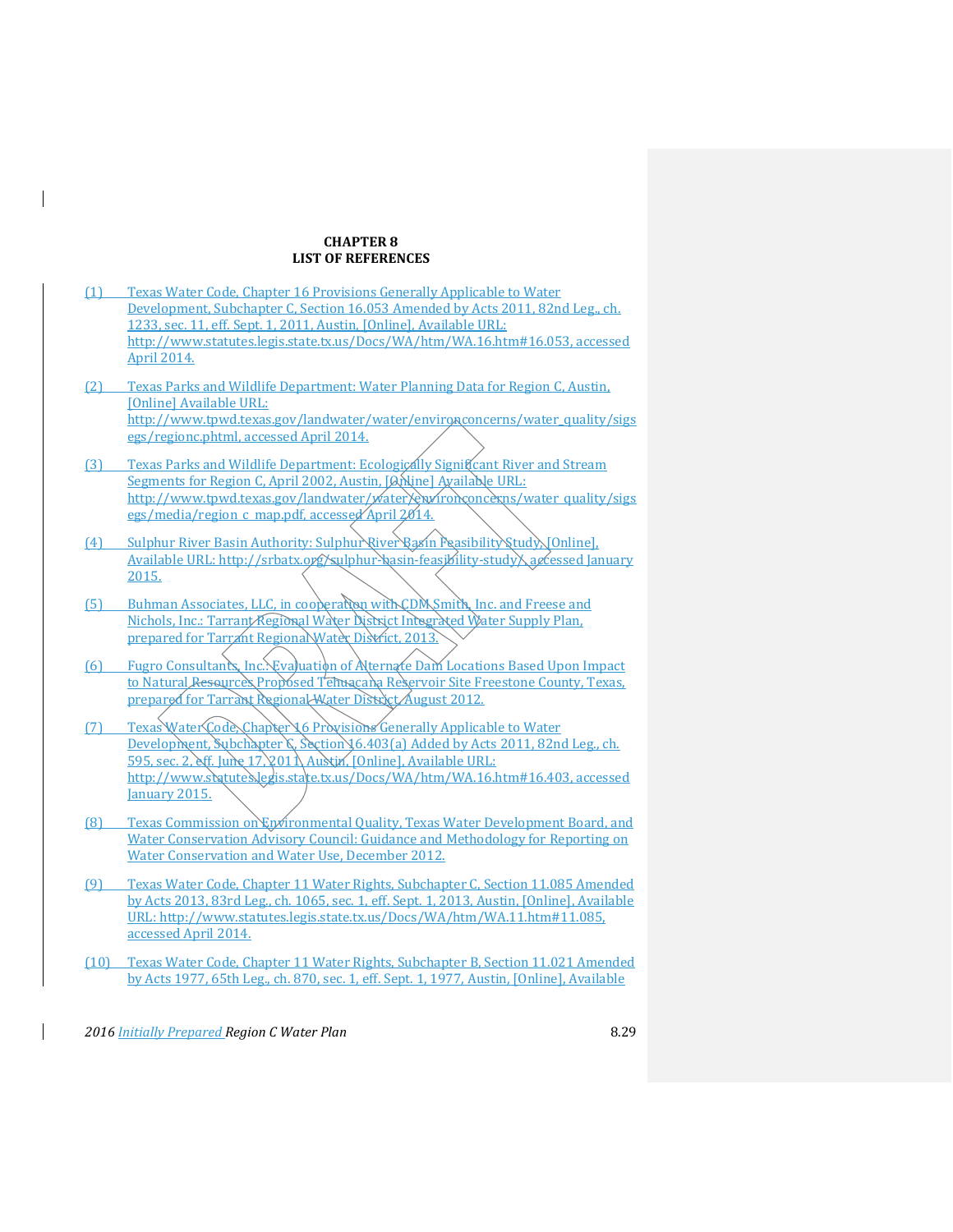URL: [http://www.statutes.legis.state.tx.us/Docs/WA/htm/WA.11.htm#11.021,](http://www.statutes.legis.state.tx.us/Docs/WA/htm/WA.11.htm%2311.021)  accessed April 2014.

- (11) Texas Water Code, Chapter 11 Water Rights, Subchapter E, Section 11.173, Amended by Acts 2001, 77th Leg., ch. 966, § 2.12, eff. Sept. 1, 2001, Austin, [Online], Available URL: [http://www.capitol.state.tx.us/statutes/wa.toc.htm,](http://www.capitol.state.tx.us/statutes/wa.toc.htm) May 2005.
- (12) Texas Water Development Board: 2012 Water for Texas, Austin, [Online], Available URL: [http://www.twdb.texas.gov/waterplanning/swp/2012/index.asp,](http://www.twdb.texas.gov/waterplanning/swp/2012/index.asp) January 2012.
- (13) Texas Water Development Board: State Water Implementation Fund for Texas (SWIFT), [Online], Available URL: [http://www.twdb.texas.gov/swift/index.asp,](http://www.twdb.texas.gov/swift/index.asp) accessed January 2015.
- (14) Water Conservation Advisory Council: A Report on Progress of Water Conservation in Texas Report to 84<sup>th</sup> Legislature, December 2014, [Qnline], Available URL: [http://www.savetexaswater.org/about/doc/2014%20WCAC%20Report\\_final.pdf,](http://www.savetexaswater.org/about/doc/2014%20WCAC%20Report_final.pdf) accessed January 2015.
- (15) U. S. Department of Agriculture Natural Resources Conservation Service: Fact Sheets by US Congressional Districts (Online], Available URL: [http://www.nrcs.usda.gov/wps/portal/nrcs/detail/tx/programs/planning/wpfp/?](http://www.nrcs.usda.gov/wps/portal/nrcs/detail/tx/programs/planning/wpfp/?cid=nrcs144p2_002892) [cid=nrcs144p2\\_002892,](http://www.nrcs.usda.gov/wps/portal/nrcs/detail/tx/programs/planning/wpfp/?cid=nrcs144p2_002892) accessed April 2014.
- (16) U. S. Department of Agriculture Natural Resources Conservation Service: Watershed Rehabilitation Status Summary Report, [Online], Available URL: http://www.nrcs.usda.gov/Internet/FSE\_DOCUMENTS/stelprdb1082547.pdf. January 2013.
- (17) U. S. Department of Agriculture Natural Resources Conservation Service: Dams With Congressional Districts and Counties, Nunline], Available URL: [http://www.nrcs.usda.gov/Internet/FSE\\_DOCUMENTS/stelprdb1081887.xlsx,](http://www.nrcs.usda.gov/Internet/FSE_DOCUMENTS/stelprdb1081887.xlsx) accessed April 2014.
- (18) U. S. Department of Agriculture Natural Resources Conservation Service: Watershed Operations Unfunded Federal Commitment FY2012, [Online], Available URL: http://www.nrcs.usdg.gov/Internet/FSE\_DOCUMENTS/nrcs144p2\_002302.pdf, accessed April 2014.
- (19) Freese and Nichols, Inc., Alan Plummer Associates, Inc., CP&Y, Inc., and Cooksey Communications, Inc.: *2011 Region C Water Plan*, prepared for the Region C Water Planning Group, Fort Worth, October 2010.
- (20) Alan Plummer Associates, Inc.: Water Reuse Research Agenda, prepared for the Texas Water Development Board, February 2011, [Online], Available URL: [http://www.twdb.texas.gov/innovativewater/reuse/projects/reuseadvance/doc/c](http://www.twdb.texas.gov/innovativewater/reuse/projects/reuseadvance/doc/component_c_final.pdf) [omponent\\_c\\_final.pdf,](http://www.twdb.texas.gov/innovativewater/reuse/projects/reuseadvance/doc/component_c_final.pdf) accessed January 2015.